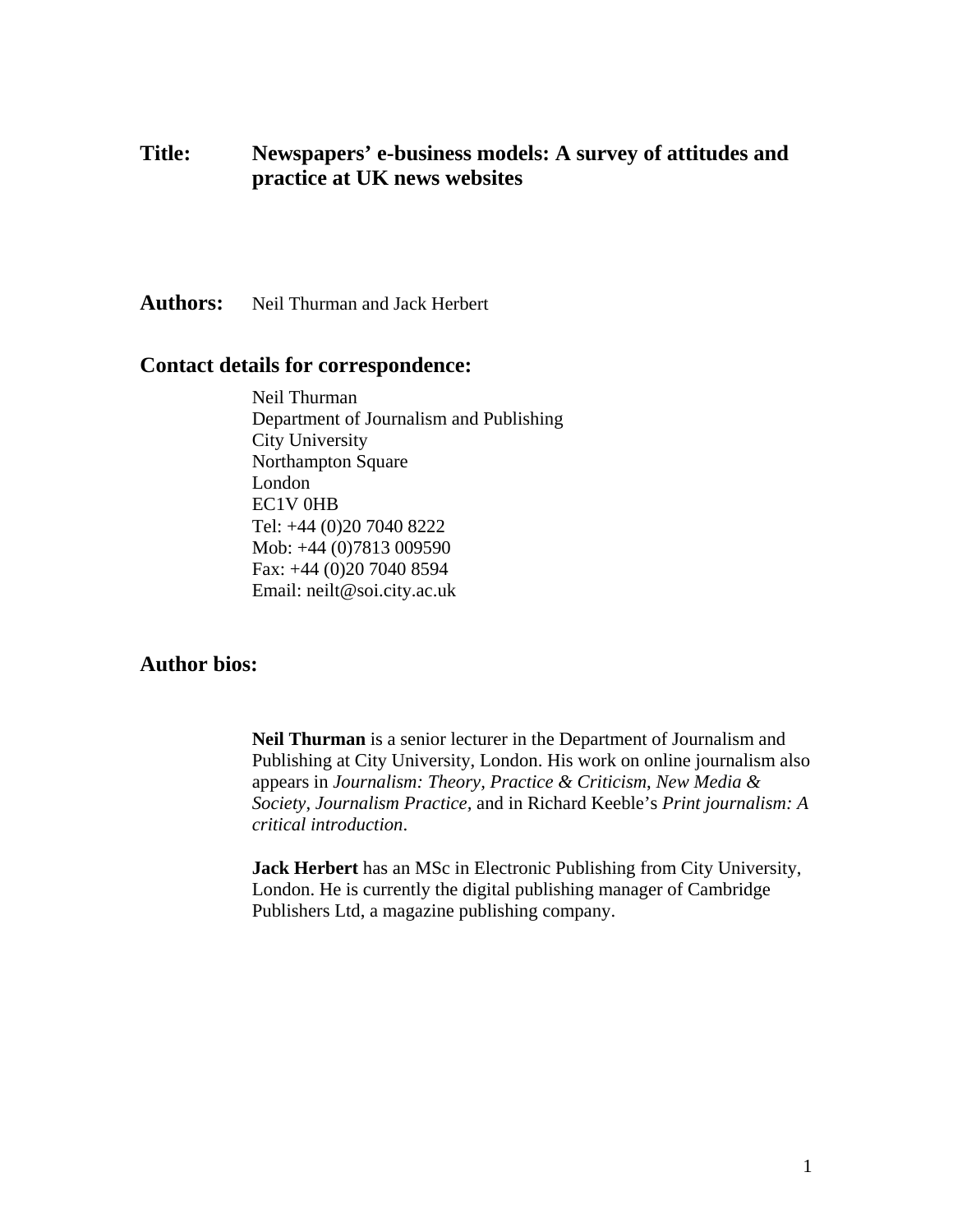# **Newspapers' e-business models: A survey of attitudes and practice at UK news websites**

Qualitative interviews with editors and executives at UK national and regional newspapers revealed experimentation with online business models. All of the selected web publications offered their most popular news content for free in an attempt to maximize traffic. Although advertising was the principal source of revenue, each charged for some content—usually that which was unique to the newspaper brand. Online content charging generated extra revenue, but there was evidence it was also being implemented in an attempt to protect print circulations. The study revealed widespread optimism about future revenue streams including the provision of content to mobile devices, and the development of novel online news products.

# **Introduction**

The Internet is becoming a dominant medium for news delivery. By some accounts the web is the most popular source of news for people at work and the second most popular at home (Lombardi, 2006), and the primary news source for 50 million Americans (Pew Internet, 2006). For many newspapers, this growth has coincided with a decline in print circulations (Greenslade, 2006; Shin, 2005). In this climate, it has been important for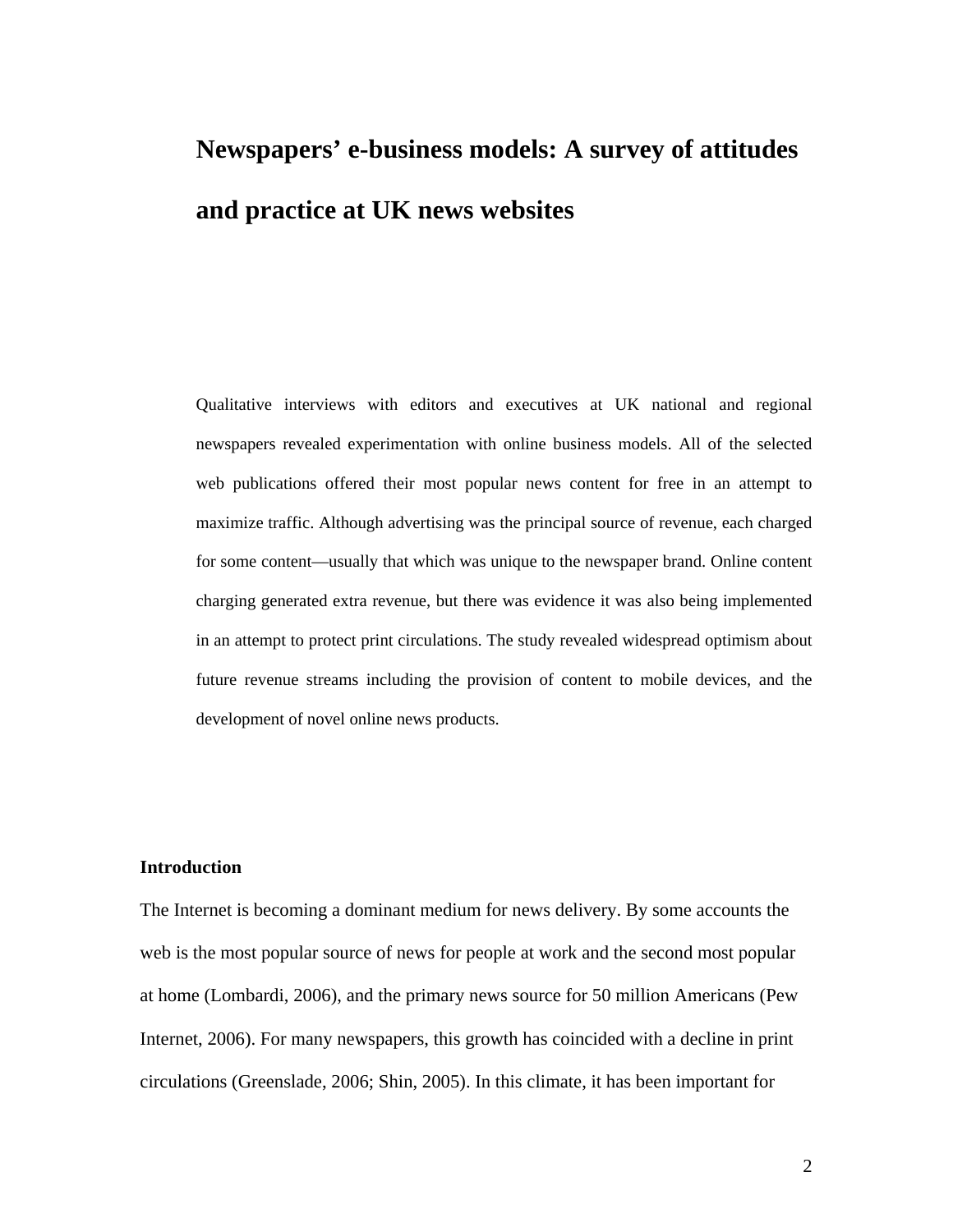newspaper companies not to ignore the Internet. From a handful of news websites worldwide before 1996 (Chyi & Sylvie, 2000), by July 2005 at least 1,375 North American daily newspapers were online (Newspaper Association of America, 2005), and there are now over 800 regional press websites in the UK alone (The Newspaper Society, 2006), in addition to a number of national newspaper websites. However almost all these online editions bring in less than a tenth of total revenues (The Economist, 2006a).

Advertising is the primary source of revenue for the overwhelming majority of online newspapers (Mensing & Rejfek, 2005; Peng et al, 1999), and this is widely expected to continue (Chyi & Sylvie, 2000; Bell, 2005). In this way, online newspapers have differed from their print counterparts, most of which generate a significant portion of their revenue from charging readers. Some suggest that Internet users are unwilling to pay for online content (Schwartz, 1996), particularly when the content has mostly shortterm value and similar material is available elsewhere for free (Chyi & Sylvie, 2000). This would appear to be the case for online newspapers, which not only face competition from each other, but also from a new breed of news provider, companies like Yahoo and MSNBC, whose digital business model is based on offering free content, attracting as much traffic as possible, and selling advertising. This said, since 2003 every UK national newspaper has been charging for some form of online content (McCarthy, 2003), although the extent and nature of these paid-for offerings vary widely.

Previous research into paid content on the Internet has concentrated mainly on subscription. However, this focus is too narrow to fully describe the charging strategies currently being implemented online. This study broadens the idea of paid content to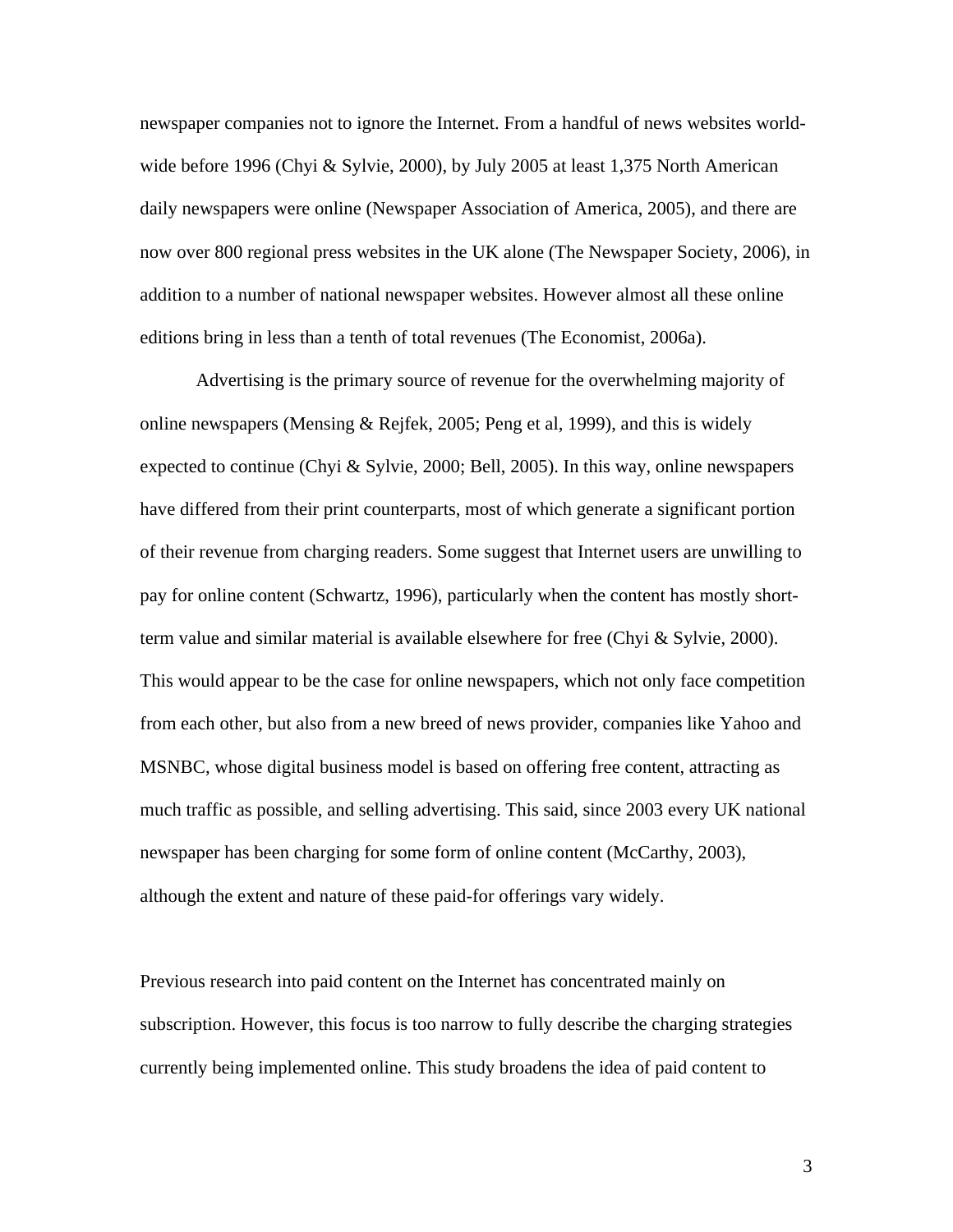include any type of content charging. Our research focuses on the UK, whereas most of the academic attention to date has regarded US online newspapers.

The first section will examine existing academic research into paid content and online newspapers, looking at: (a) the business models of online newspapers; (b) whether users are willing to pay for online news; and (c) the relationship between newspapers' digital and print products. These topics are highly relevant to content charging, and have generated some debate.

The second section will discuss our results in terms of three issues relating to the principle of content charging in general: (a) the trade-off between advertising and paid content; (b) cannibalisation; and (c) the role of the online newspaper as a marketing tool for the print edition. As the critical context section will show, these are recurring themes in academic research on content charging.

Finally, we will describe what national UK online newspapers are charging for, and assess the reasons for this.

# **Critical context**

#### *(a) Role of paid content in business models of online newspapers*

There is some consensus that most online newspapers have yet to find a business strategy with which they are completely comfortable. Instead they adopt a largely experimental approach (Crosbie, 2004a). Chyi & Sylvie's (2000) survey of online newspaper managers in the US described the revenue models of online newspapers as "locally driven", and found that consistency of business models was limited, indicating "an experimental mentality". They believed that the insistence of each newspaper to pursue its own online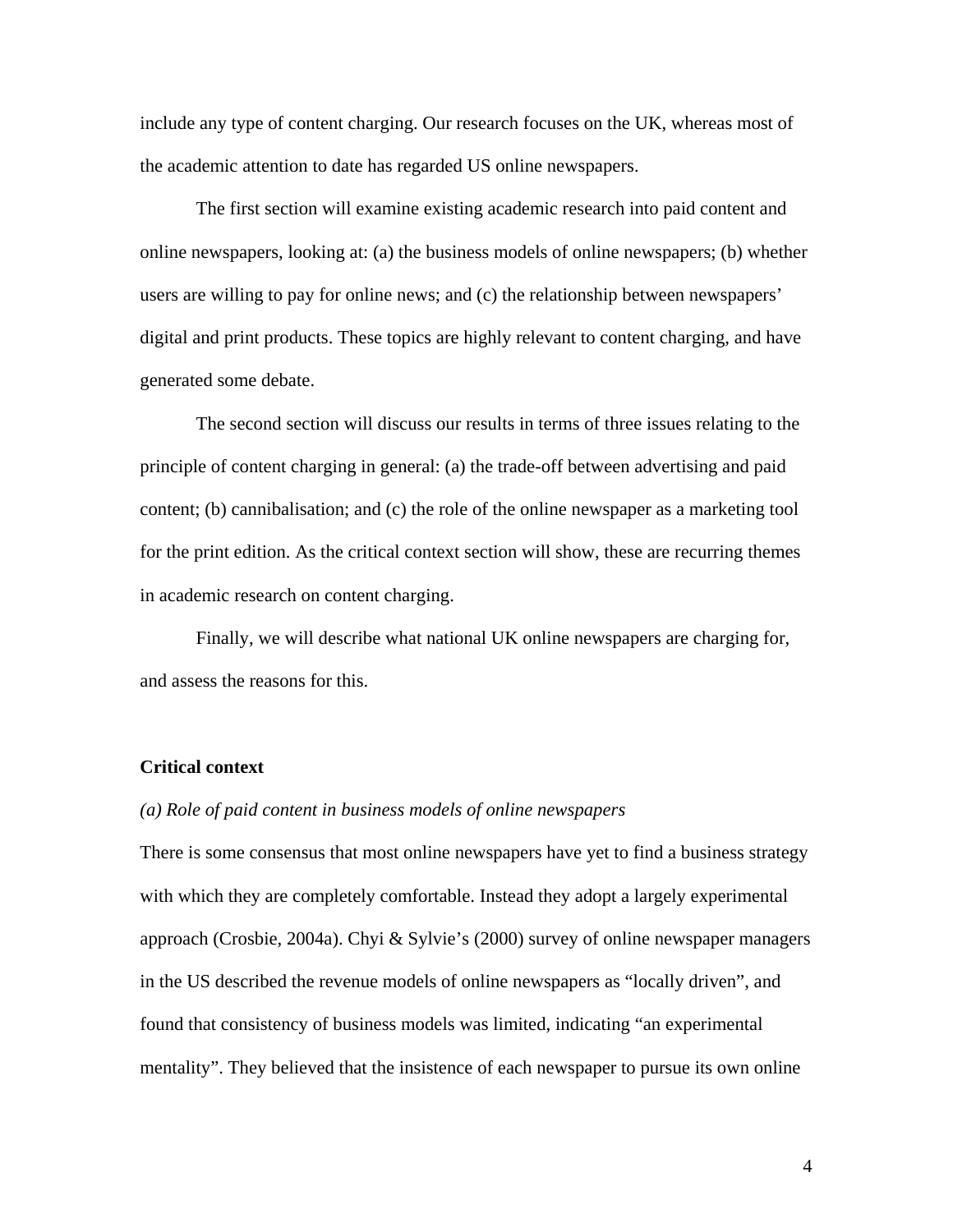strategy, heavily based on its print business model and ignoring the state of the online news market in general, "may be financially fatal" (Chyi & Sylvie, 2000). Much of this experimentation and uncertainty relates to content charging. The issue of whether charging a subscription fee is a realistic business strategy has been a source of controversy in the literature. Near the beginning of the web boom Madsen (1996) suggested that advertising was the only realistic source of revenue for online content providers. He was sceptical about the role of paid content because "the infrastructure for per-use fees is years off. Subscriptions can only work with the super-premium end of a publisher's audience". Although pay-per-use for online content is still relatively uncommon, its entry into the mainstream now seems closer given the successful implementation of micropayments for music (iTunes) and games (Xbox Live) and the emergence of services that facilitate small online payments, like eBay's PayPal and British Telecom's Click&Buy. However, the statement that subscription can only work with a "premium" minority of users is more difficult to refute, and most of the academic literature on the subject has supported it. In 1999, a survey of online newspaper managers in the US found that "online newspapers have yet to generate sizeable revenues by charging their readers" (Peng *et al*, 1999). Chyi & Sylvie (2000) and Mensing & Rejfek (2005) confirmed this view in later surveys.

However, there is some evidence that this might change. In Mensing & Rejfek's 2005 survey, almost half of respondents viewed subscription as an important source of revenue in the future. The online edition of the *Wall Street Journal*, *WSJ.com*, is commonly cited as an example of a successful subscription policy (Steinbock, 2000;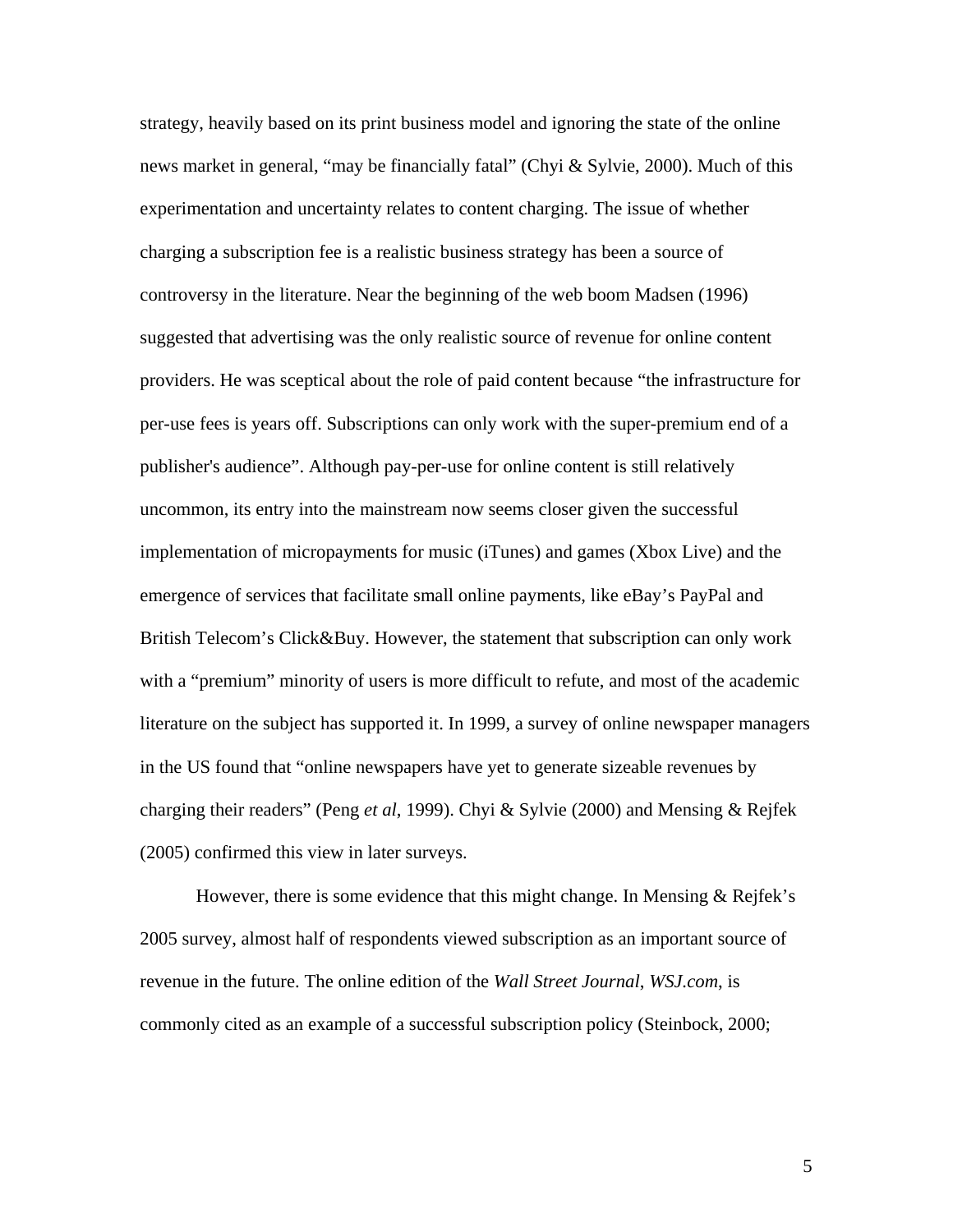Peng *et al*, 1999). A report by media researchers Borrell & Associates (2001) concluded that content charging had re-entered the agenda.

Much of the literature views the question of content charging as a choice between "subscription" and "free content". This is a slightly distorted view of the issue, because subscription is only one method of charging for content. Perhaps the focus on subscription stems from the idea that traditional print business models can be applied to online products. Even if this was true, a subscription focus is inappropriate for the UK newspaper market, in which print newspaper circulation relies less on subscription than in the US, and more on newsstand purchase.

Academic research has been hesitant to prescribe a single business model for online newspapers, but many analysts agree that generating multiple revenue streams is more appropriate than relying heavily on one (see Palmer & Eriksen, 1999; Ihlström  $\&$ Palmer, 2002). Having more than one significant source of revenue partially insulates online newspapers against market fluctuations, and allows them more flexibility in reacting to more severe shocks. The importance of developing multiple revenue streams supports the idea of some form of content charging. However, we still have little insight into what content should be charged for, and why.

#### *(b) Will users pay?*

Since the Internet began, the prevailing attitude has been that users will not pay for online content. This has been partly attributed to the fact that the vast majority of online information is freely available. In AlShehri & Gunter's (2002) survey of Arabic electronic newspaper users, the majority of respondents demonstrated no willingness to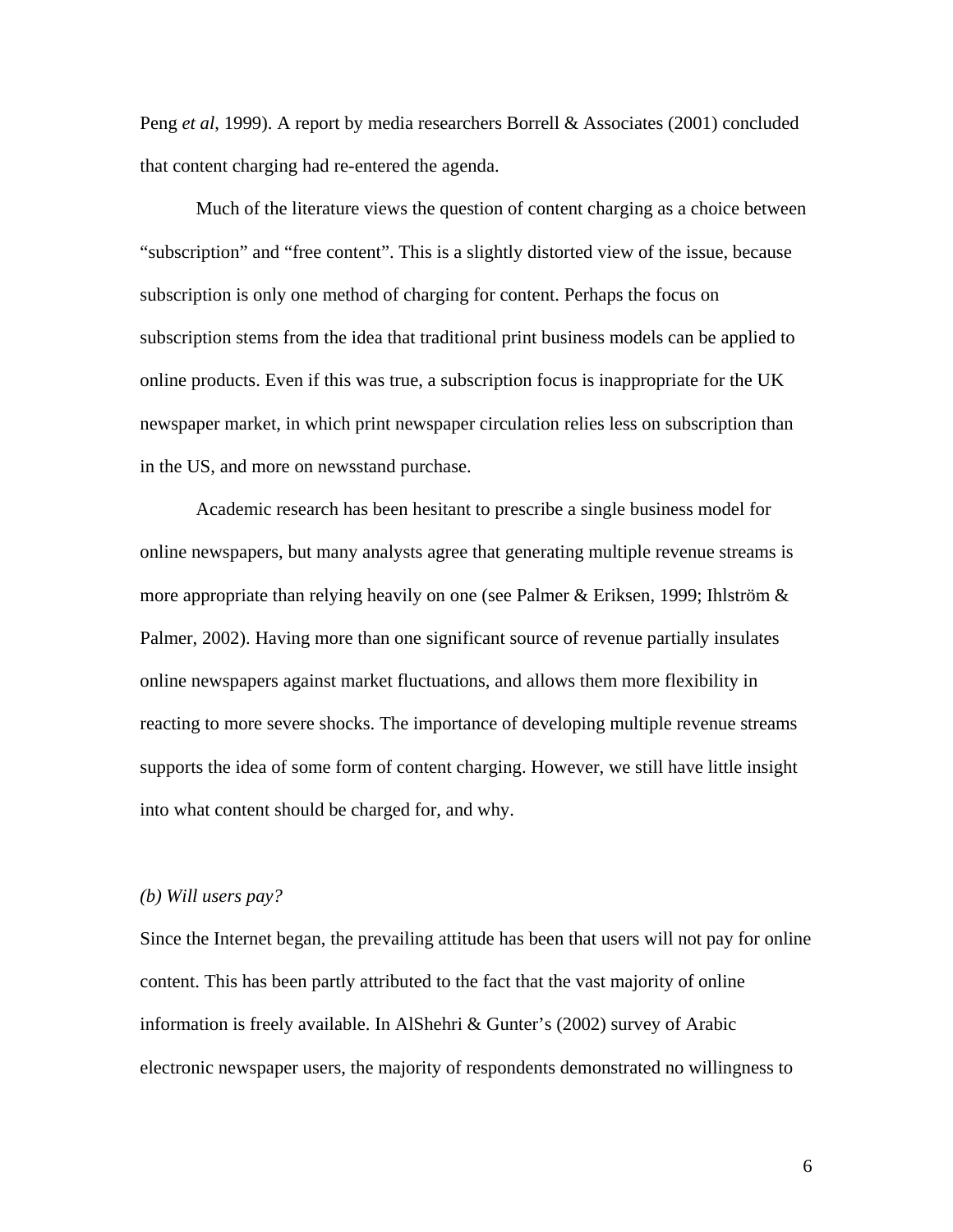pay for online news content. This was also the finding of a similar survey in Hong Kong (Chyi, 2005).

However, the view that content charging is impossible may be largely based on precedent. Because the vast majority of Internet users *do not* pay for content, many assume they *will not* pay for content in the future. The success of iTunes would appear to refute this. If the content is valuable, not freely available elsewhere, and the payment mechanism is appropriate, large numbers of users can be encouraged to spend money. Online newspapers usually offer a substantial amount of unique content like comment, features, and games. By looking at what content is being charged for, and how successful this has been, this study aims to show a clearer picture of what users will and won't pay for.

#### *(c) Relationship between print and online news products*

Although the Internet is a different medium from print, it is a market populated with many of the same suppliers and consumers, so a newspaper company's online activities might have considerable impact on the print side of the business. There are two primary, contrasting hypotheses for what this relationship might be: (i) the online channel is "cannibalistic", damaging print profits; and (ii) the online channel is complementary, promoting and enhancing the print side of the business.

From a theoretical point of view, concerns about cannibalisation are reasonable. Although online newspapers are producing an increasing amount of unique content, most content still comes directly from the print edition, so it would seem that the two products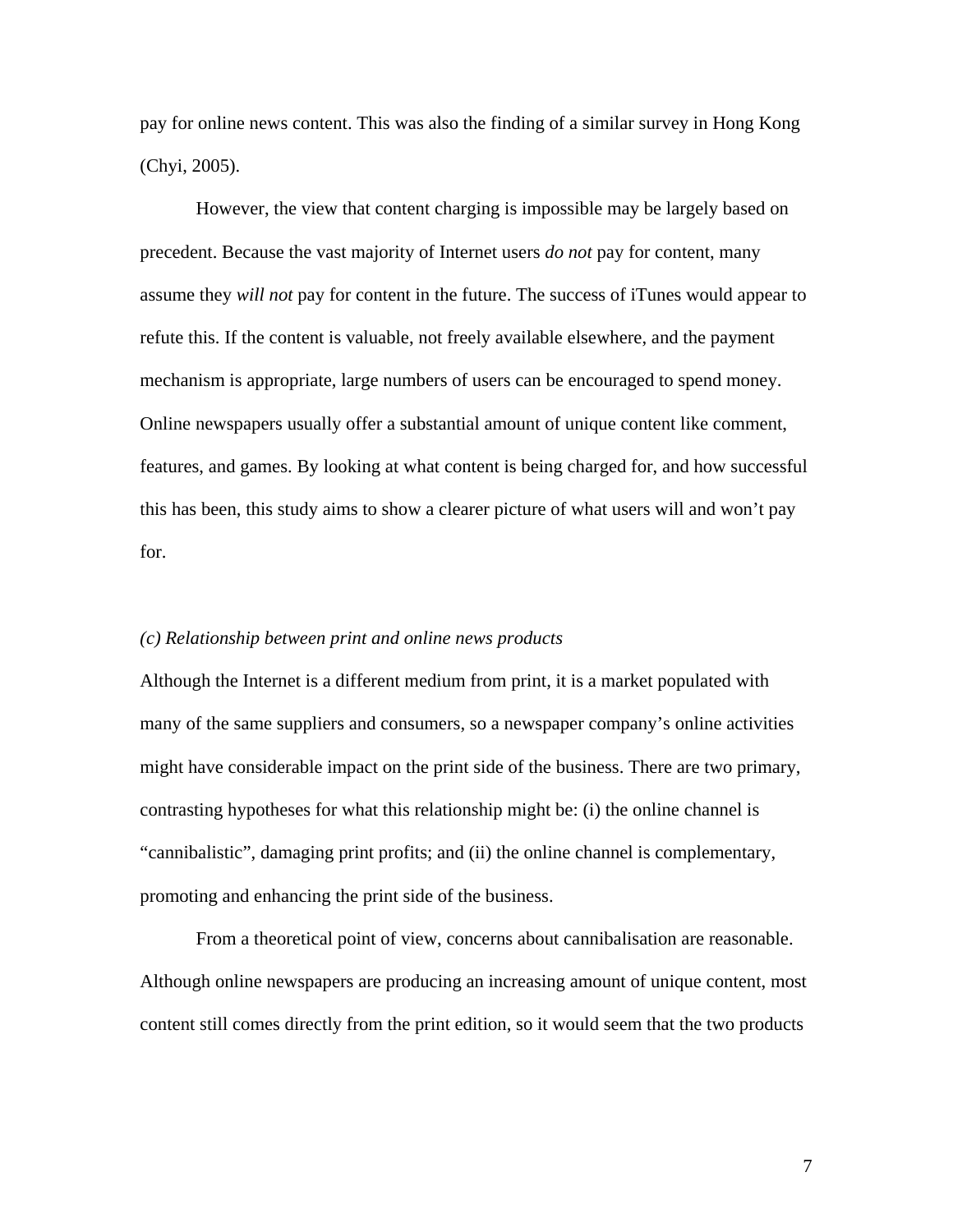are substitutes. If this is true, offering the online content for free would remove the incentive for anyone to purchase the printed newspaper, thus eroding print sales.

Currently, the loss of print profits by having a user switch to the online product isn't compensated by an equivalent gain in digital profits. This is because: (i) the company no longer receives revenue directly from the user; and (ii) the value of that user in terms of advertising is still considerably lower online. Crosbie estimated that "newspapers need between 20–100 readers online to make up for losing just one print reader" (Economist, 2006a). Although most newspaper managers would consider this figure overly pessimistic, they might concede that a print user is still worth significantly more than a web user.

However, academic research suggests that cannibalisation is not a major factor in the business plans of most online newspapers. Interviews with online newspaper managers in the US found that "none reported significant cannibalisation effects preventing them from publishing online" (Chyi & Silvie, 2000). In another survey, a minority of respondents "thought the online edition would decrease interest in the print product" (Mensing & Rejfek, 2005).

The contrasting view to the cannibalisation theory is that the presence of online newspapers increases print sales. Using their digital products as marketing tools newspaper companies can promote their brand to a much wider audience. Among this audience may be a number of people who will go on to purchase the print edition. This is a particularly alluring opportunity for larger, national newspapers, which seem to have relatively little crossover between their online and print users (Chyi & Lasorsa, 1999).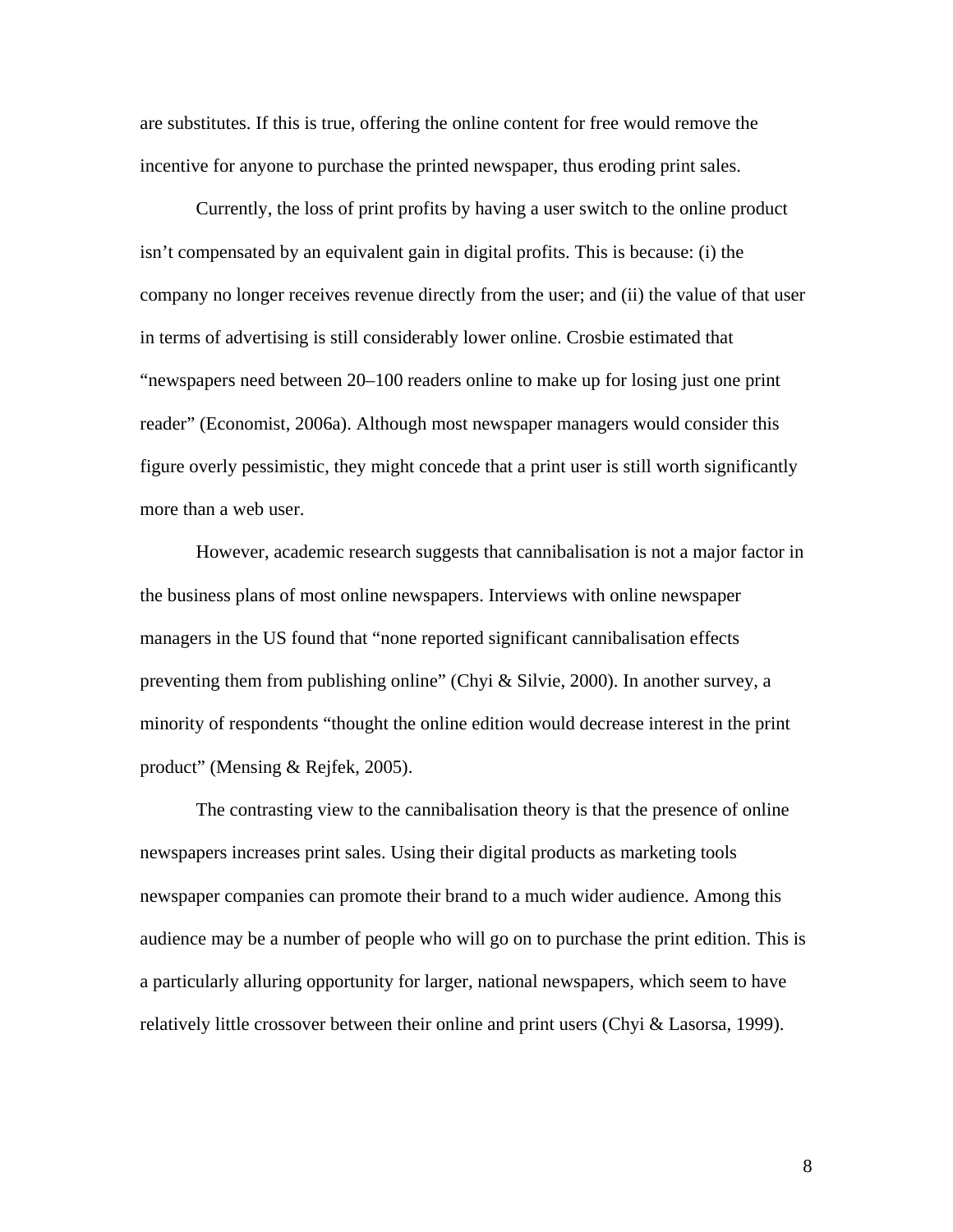In a survey of online newspaper users, respondents appeared "not to view online newspapers as superseding print newspapers, but…complementing each other" (Chyi & Lasorsa, 1999). The same survey found that people who used an online edition of a newspaper were more likely to purchase the print edition, not less.

Obviously, these hypotheses are not mutually exclusive, and it is possible that online editions are simultaneously distracting some print users and attracting new ones. This report aims to contribute to this area of research by eliciting the attitudes of UK online newspaper managers towards the relationship between their companies' print and digital products.

# **Methodology**

This study is based on interviews with the online editors and managers of the most popular national newspaper websites<sup>1</sup> in the UK. Two other sites: *Scotsman.com* and *ThisisLondon.co.uk* were also included because of their regional importance. The interviews were designed following a survey of the digital products of each company, focusing on the role, if any, of paid content. The interviewees<sup>2</sup> were:

- Richard Avery—Internet Development Controller, *Northern and Shell*
- Peter Bale—Editorial Director, *Times Online*
- Alistair Brown—General Manager, *Scotsman.com*
- Richard Burton—Editor, *Telegraph.co.uk*
- James Montgomery—Editor, *FT.com*
- Pete Picton—Editor, *Sun.co.uk*
- Steve Purcell—Editor, *Mirror.co.uk*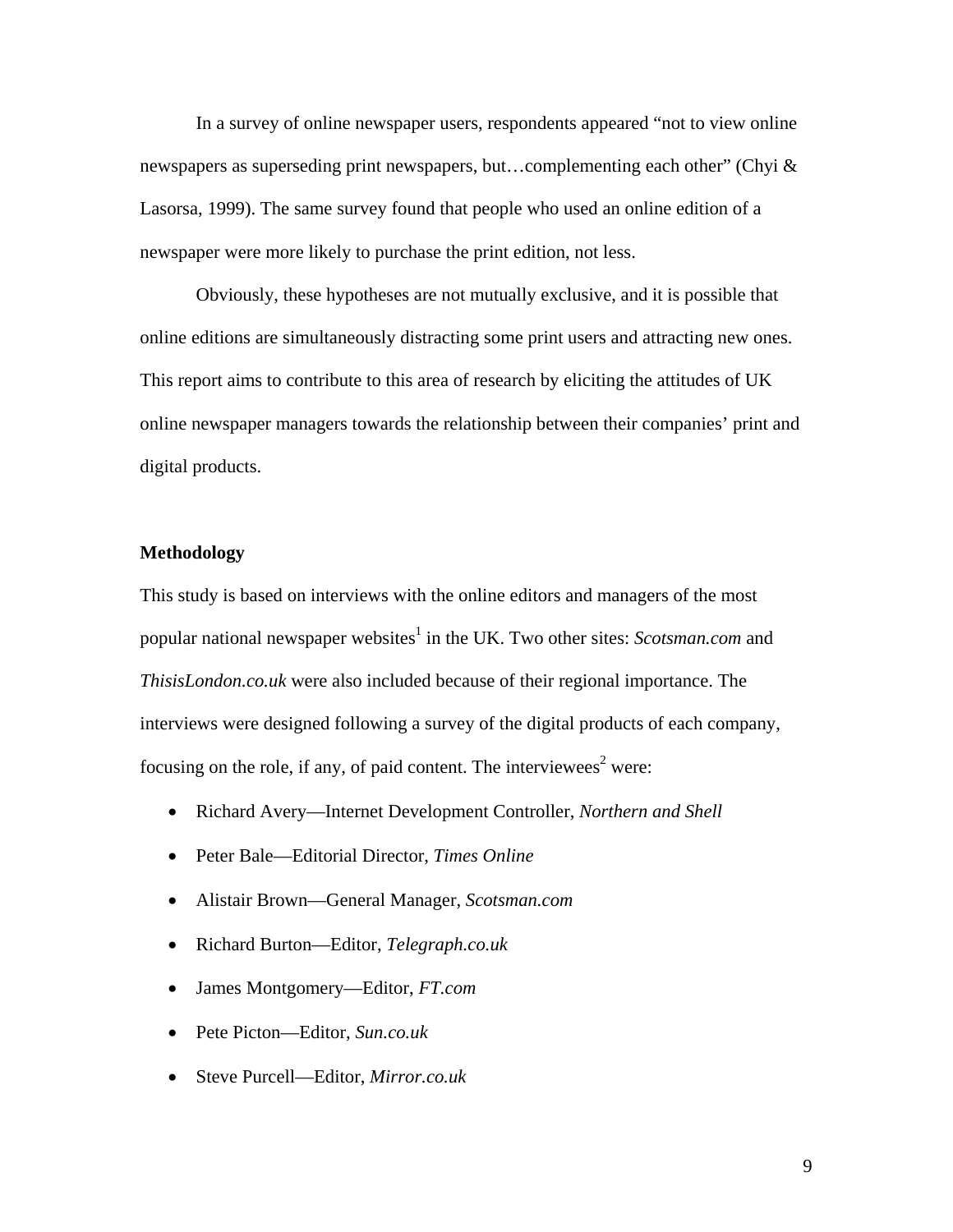- Alan Revell—COO, *Associated Northcliffe Digital*
- Annelies van den Belt—New Media Director, *Telegraph Group*
- Simon Waldman—Director Digital Publishing, *Guardian.co.uk*
- Richard Withey—New Media Strategies, *Independent Digital* **Note**: In the text, interviews are sourced as: (*Surname*, 2006).

The interviews were designed to elicit predominantly qualitative information. In terms of the project's research objectives, detailed quantitative data would have been useful, particularly for comparing the success of different business strategies. However, this information was difficult to obtain due to its commercial sensitivity.

# **Analysis (i): important issues relating to paid content**

# *(a) Advertising*

Advertising is the dominant source of revenue on the Internet, and it is growing rapidly. A study conducted by the Internet Advertising Bureau (2006) on UK online ad spending in 2005 found that "spending…grew by 65.6%…at a time when the advertising industry as a whole only managed growth of 2.5%". This has also been reflected in the experience of UK news websites. Respondents unanimously reported advertising was their main revenue stream, in many cases accounting for at least 90% of total revenue (Waldman, 2006; van der Belt, 2006; Revell, 2006). It was expected to remain the dominant source of revenue for the foreseeable future.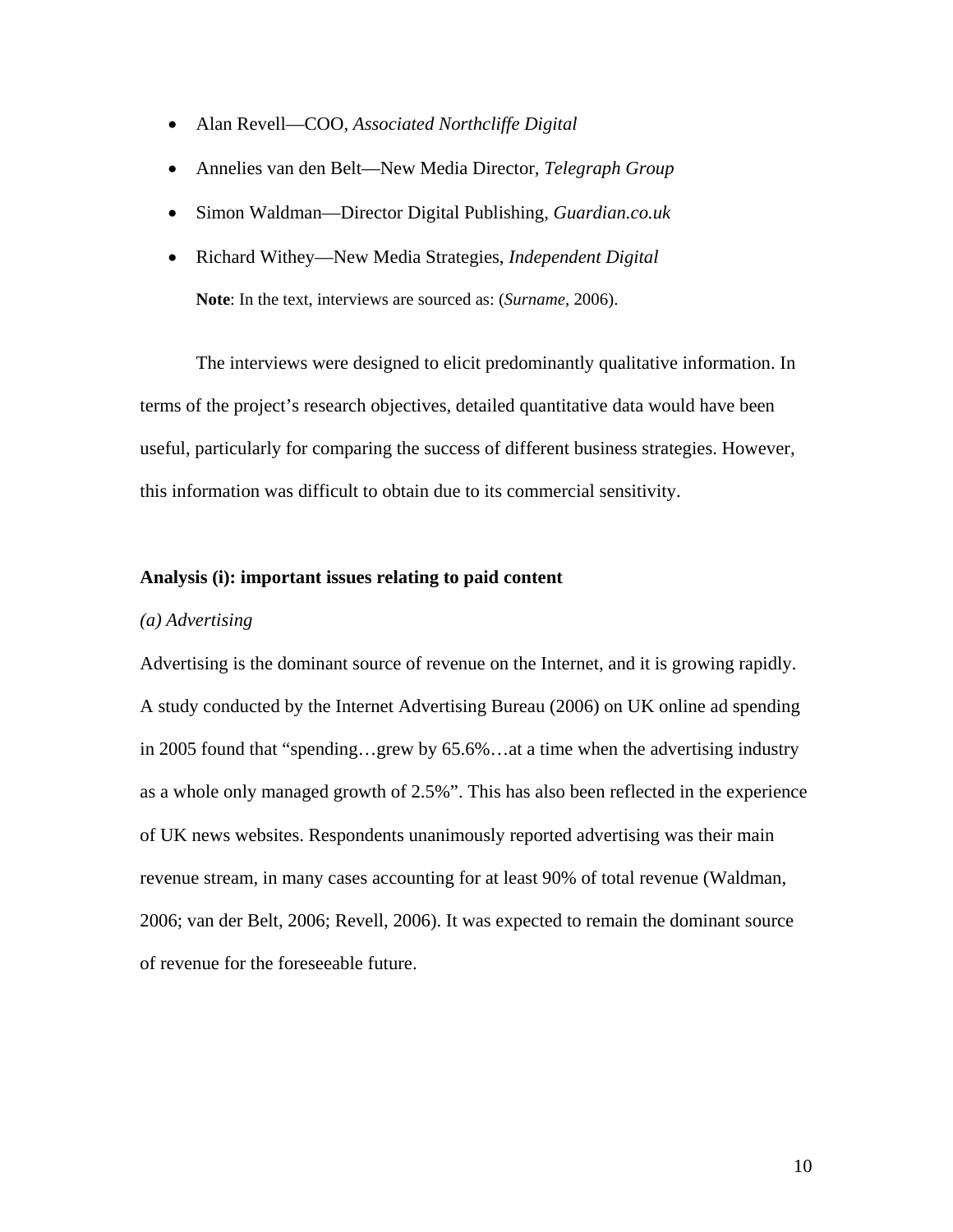Advertising and paid content trade-off

Advertising is relevant to the issue of content charging because, to a certain extent, there is a trade-off between them. Content charging, by limiting access, reduces the number of users to whom a page is exposed. When *FT.com* introduced a subscription barrier to parts of its content in May 2002, user numbers fell dramatically, as did its advertising revenue (Ó hAnluain, 2004). Conversely, when *Times Online* removed the subscription barrier it had imposed on overseas users, it experienced a "huge" increase in traffic (Bale, 2006).

Users are put off by having to pay, but traffic is also affected for technological reasons. Content charging can alienate sites from search engines and aggregators like Google (Outing, 2005). Similarly, imposing a subscription barrier also isolates newspaper websites like the *Wall Street Journal*'s *WSJ.com* from blogs, a growing source of traffic (Penenberg, 2005). In the current market, many newspapers feel that the revenue they could gain from content charging would be less than what they would lose in advertising. Even the UK newspapers who are currently charging for significant amounts of content— *FT.com*, *Independent.co.uk*, and *Scotsman.com*—can see the potential benefits of dropping these barriers (Montgomery, 2006; Withey, 2006; Brown, 2006).

# The value of user information

This trade-off might be partly mitigated by the value of user information. Some advertisers are less interested in the sheer number of users than the type of users their ads are exposed to. According to the editor of *FT.com*, detailed user demographics, a byproduct of the subscription strategy, can be valuable in attracting certain types of advertising (Montgomery, 2006). Since an initial slump when their subscription barrier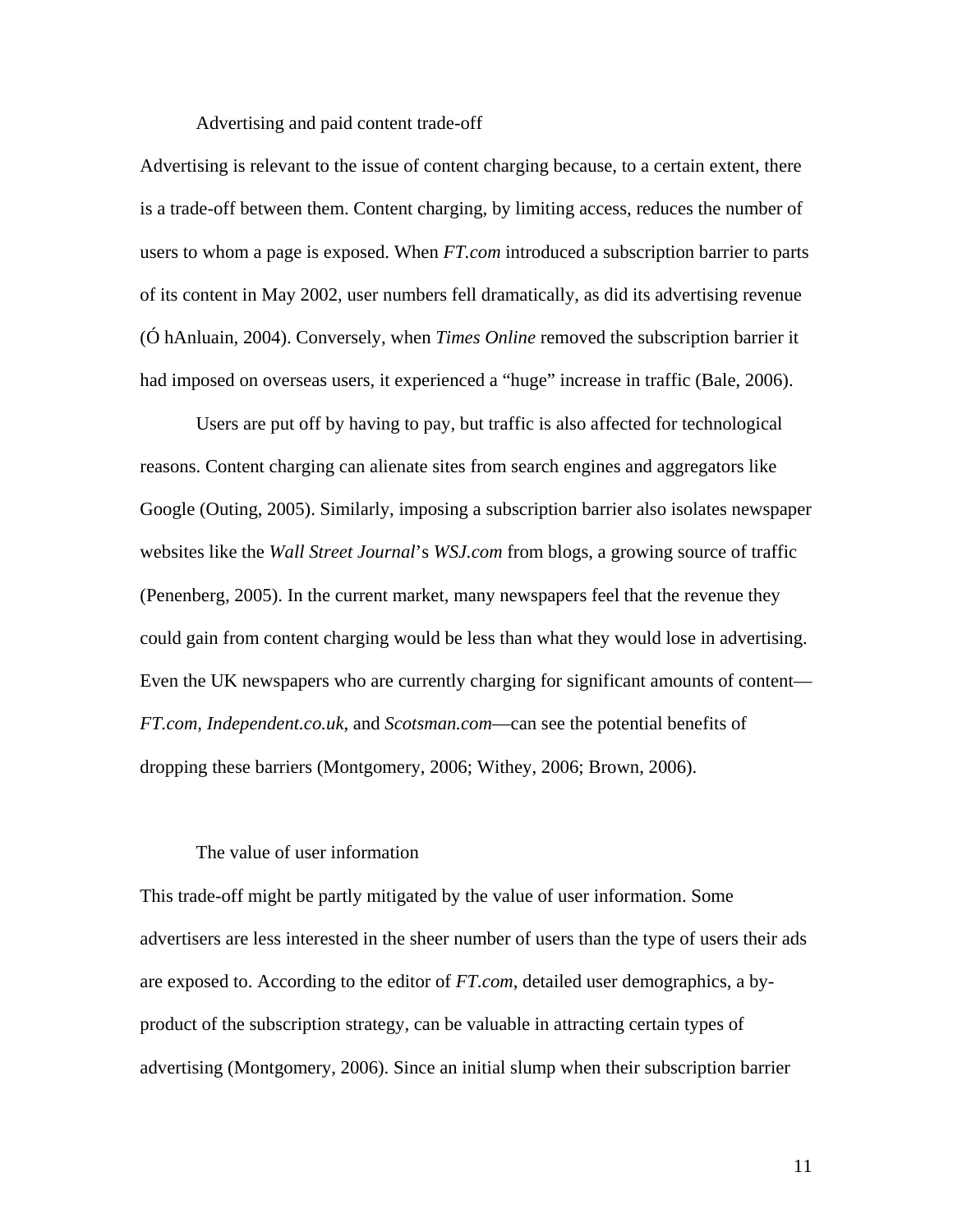was imposed, *FT.com* has experienced strong advertising growth, particularly in luxury brands and financial services targeted at the website's core business users (Wray, 2006).

# Free registration

The value of user information to advertisers does not necessarily make the case for content charging, because this information can be collected without charging. In the US, the online editions of the *New York Times* and the *Washington Post* both require registration to access some free areas of their sites. This allows them to give advertisers more information about their readers and offer more precise targeting (Ihlström  $\&$ Palmer, 2002). Express Newspapers' Richard Avery (2006) sees mutual benefits in users giving online newspapers more information, saying that it would allow the newspaper to "introduce [users] to interesting offers and promotions that will be of benefit to [them] but will be of benefit to us as well". Many US newspaper websites, including the *Washington Post*, found that they did not experience the loss of traffic they had expected when they imposed registration barriers (Sullivan, 2003).

#### *(b) Cannibalisation*

Our interviews indicated that concerns about cannibalisation, although initially worrying for most online newspaper managers (Purcell, 2006; Avery, 2006), have diminished to the stage where they are not a significant influence on strategy (Waldman, 2006; Revell, 2006; Avery, 2006; Purcell, 2006). The most striking example of this is *Guardian Unlimited*, which in June 2006 launched its "Web First" policy, in which all articles are published to the online edition before the print edition (Fletcher, 2006).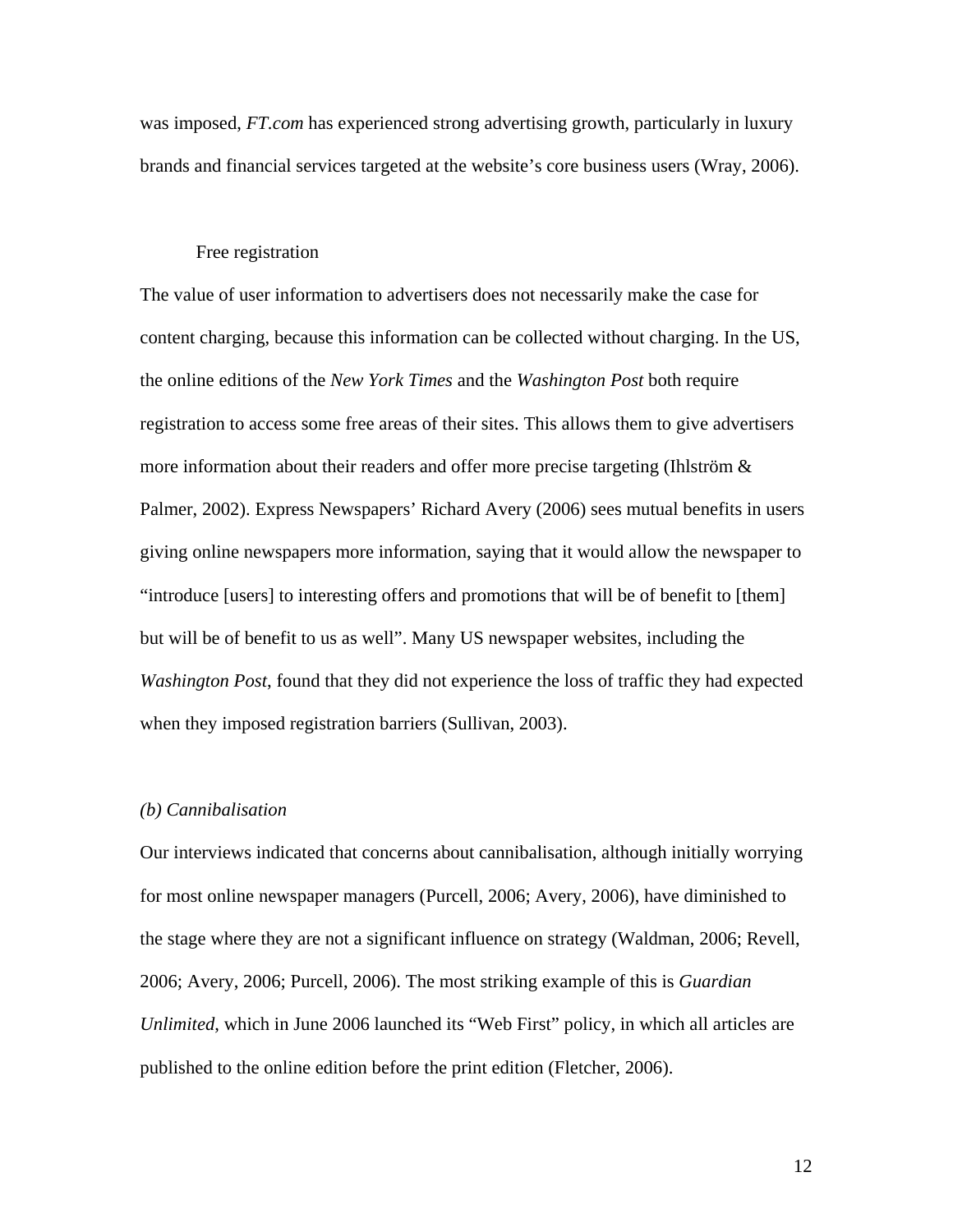This demonstrates recognition that online and print editions are different products, even if they carry the same content. They have different advantages, and are consumed in different ways. Steve Purcell (2006), editor of *Mirror.co.uk*, points out that "you can't read [a website] on the train or over your tea break on the building site". A survey of *DailyMail.co.uk* users found that: (i) most users did not view the website as a substitute for the print edition; and (ii) that the presence of the website had not affected the frequency with which they bought the printed newspaper (Revell, 2006).

Since the withdrawal of substantial amounts of print content from its online edition in 2004, *The Sun* has been gradually returning content to the website. Pete Picton (2006), editor of the *Sun Online*, believes that the online edition might not be as directly detrimental to the print edition as was once thought: "there is cannibalisation by the Internet, not by the *Sun Online per se*". However, this is not yet fully reflected in *The Sun*'s policy, which still restricts a lot of print content. The protection of their "key" areas indicates that *The Sun* management are still concerned that a free online edition might cannibalise print sales, a concern shared by *The Independent*'s editor Simon Kelner (Thomas, 2006).

# Is content charging a solution?

Rather than not publish premium content online at all, *Independent.co.uk* tries to protect print revenues by charging for online access to this content. Columnist content is a major selling point of *The Independent* newspaper, and this has been put behind a subscription barrier online "to make sure that our margins from publishing…are damaged as little as possible by our own move into digital" (Withey, 2006).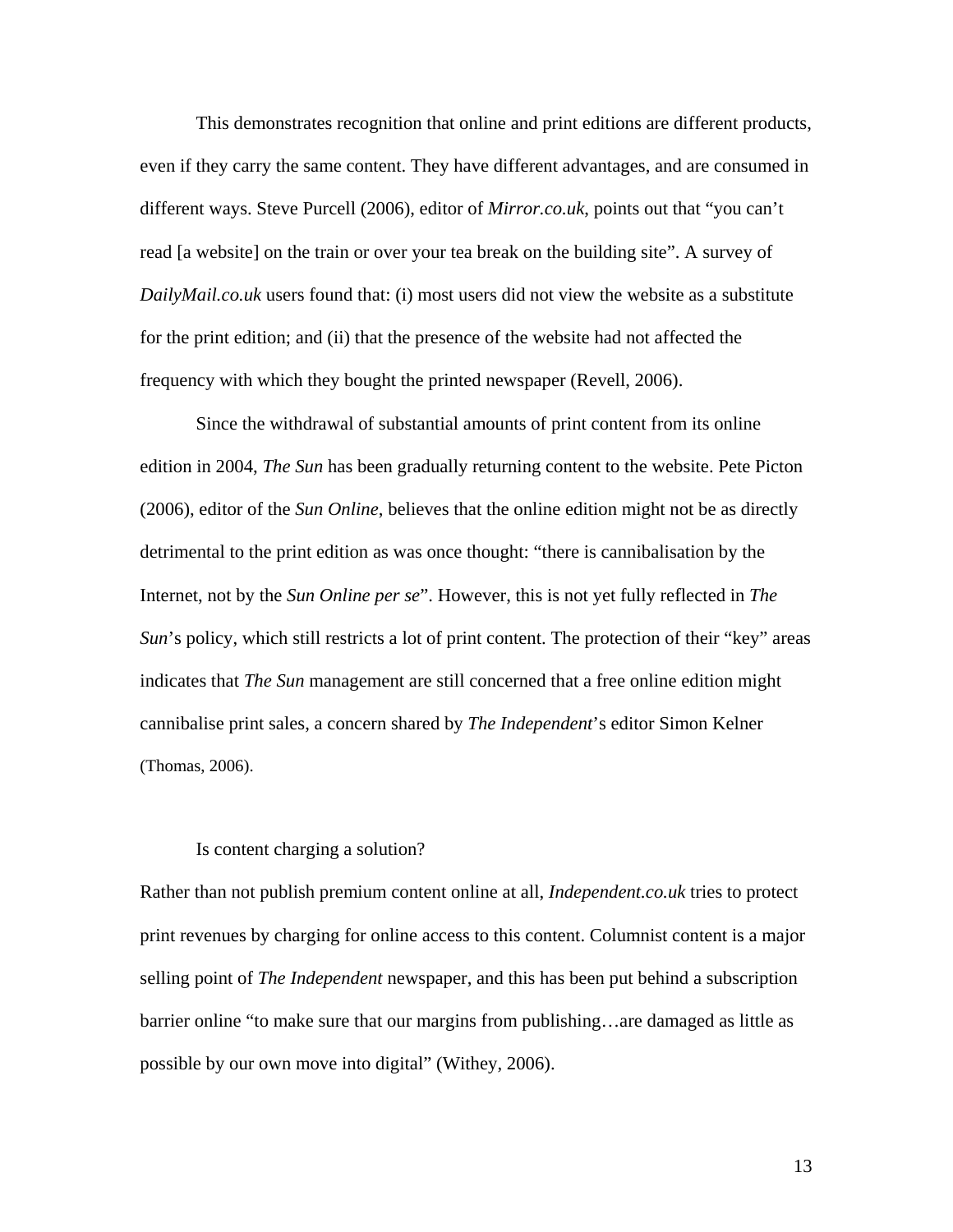However, content charging, like reserving content for the print edition, might not drive users back to the newspaper, but merely encourage them to use other websites (see: Bell, 2005). *The Independent*, whose Middle East correspondent Robert Fisk represents a major aspect of the newspaper's appeal, might argue that it is a special case (Withey, 2006). However, comment on the issues covered by Fisk is available in abundance elsewhere on the Internet, for free.

The idea of cannibalisation is partly based on the theory that people stick to a certain news brand, regardless of the delivery method. Although this may have been true in the past, the idea may now be "completely dead" (Withey, 2006). This is particularly true in the UK market, which does not have the regional monopolies of the US, and where national newspapers are accustomed to competing fiercely for promiscuous readers (Waldman, 2006).

#### *(c) Online newspapers as a marketing tool*

Some interviewees reported little overlap between their print and online readerships (Purcell, 2006; van der Belt, 2006), and many saw the new users drawn to the website as a "big opportunity" (van der Belt, 2006) to drive print sales (Brown, 2006; Picton, 2006; Avery, 2006; Bale, 2006; Revell, 2006). Promoting the print edition to users of the website is easier and more cost effective than other methods of advertising.

Another widely held view is that the online edition and printed newspaper are complementary products that serve different needs. While the printed newspaper is more portable, tactile and flexible, the website offers searchability, immediacy, and "permanence" of older content (Bell, 2005). Alistair Brown (2006), general manager of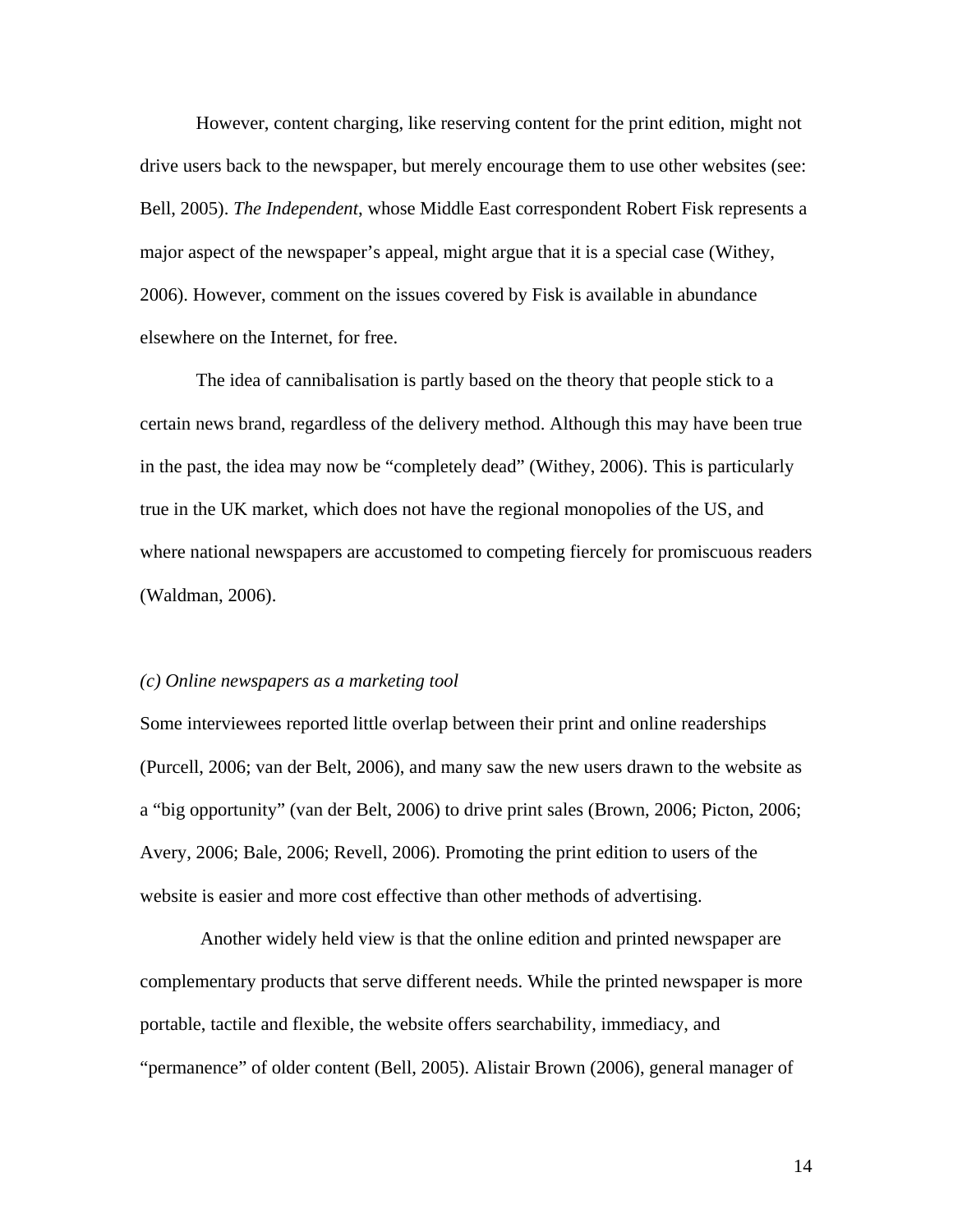*Scotsman.com*, sees potential for online editions "to reach the parts that newspapers don't". According to a study conducted by *DailyMail.co.uk*, many of its users "expected to see that the agenda…set in the [print] newspaper in the morning moving on" online (Revell, 2006). In this way, the unique qualities of the website might increase user loyalty to the print edition as well as attract new users (Greenslade, 2001).

#### **Analysis (ii): the role of paid content in UK online newspapers' business models**

This section describes what content, if any, the selected online newspapers in the UK are charging for. For each type of content, the report will use evidence from the interviews to suggest the motivation for charging, or not charging.

# *(a) News stories*

News content is completely free on all of the selected online newspapers except *FT.com*. Interviewee responses indicated a widespread consensus that it is impossible to charge for general news content, because it is freely available in a similar form elsewhere on the Internet (Revell, 2006; Purcell, 2006; Withey, 2006).

# FT.com

As shown in Table 1, *FT.com* charges for the vast majority of its financial news content. *FT.com* feels able to charge because "we think we produce valuable, often price sensitive and exclusive information that has a value" (Montgomery, 2006). The major difference between *FT.com* and other UK online newspapers is that its news content is not available in such depth, from such a reliable source, elsewhere on the Internet for free.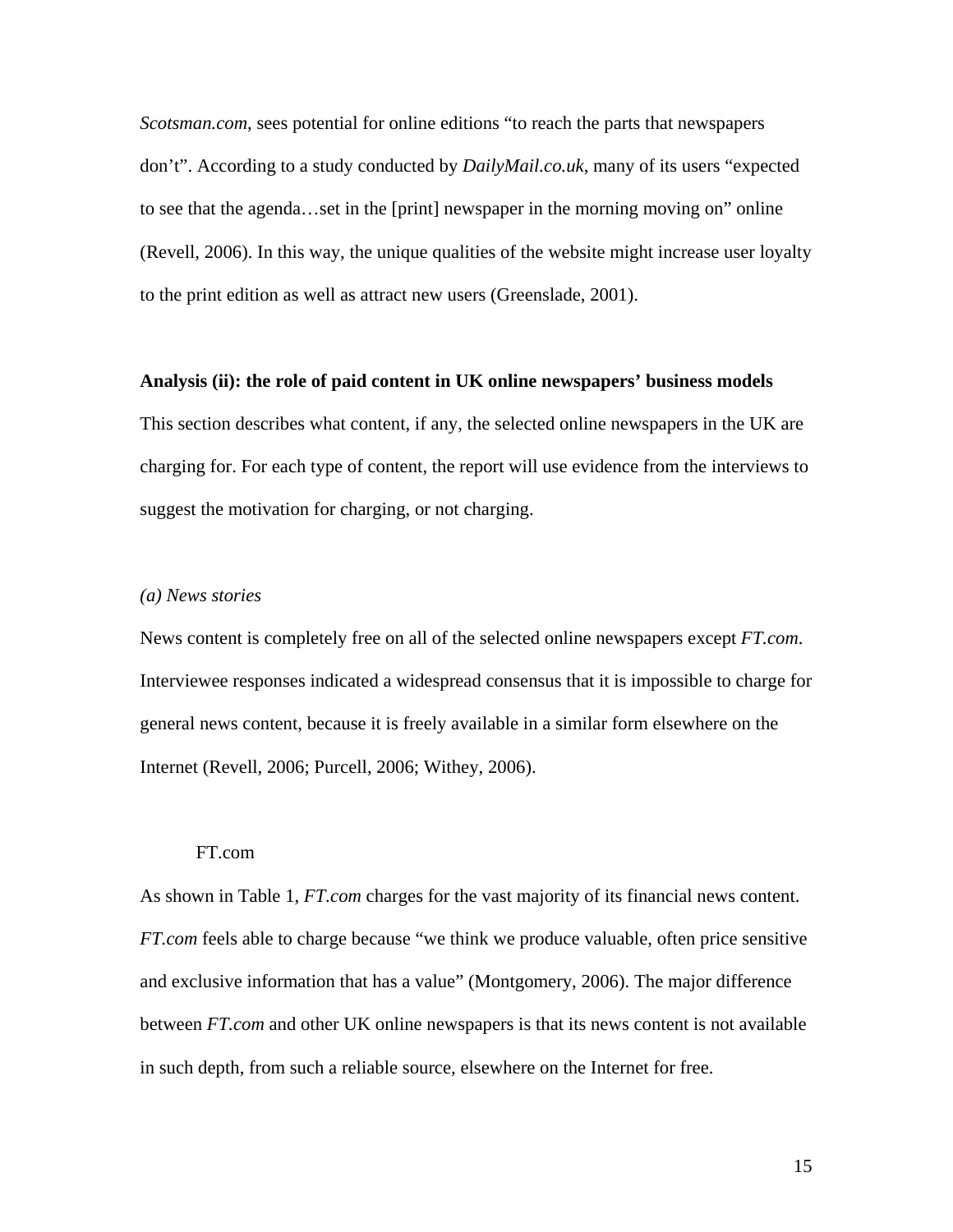# *Table 1: Of a selection of UK national and regional online newspapers, which*

|                           | <b>Charge for news?</b> | <b>Charge for columnists?</b> |
|---------------------------|-------------------------|-------------------------------|
| DailyExpress.co.uk        |                         |                               |
| DailyMail.co.uk           |                         | $All^3$                       |
| DailyStar.co.uk           |                         |                               |
| FT.com                    | Some <sup>2</sup>       | Some <sup>4</sup>             |
| Guardian Unlimited        |                         |                               |
| Independent.co.uk         |                         | All <sup>5</sup>              |
| Mirror.co.uk              |                         |                               |
| Scotsman.com <sup>1</sup> |                         |                               |
| Telegraph.co.uk           |                         |                               |
| TheSun.co.uk              |                         |                               |
| ThisisLondon.co.uk        |                         |                               |
| Times Online              |                         |                               |

#### *charge for news or columnist content?*

*Note:* Data collection took place on 27 August 2006.

<sup>1</sup> *Scotsman.com* has recently freed news and comment content from its subscription-only package, "Scotsman premium". The most recent check of the site (27 August 2006) found no news or comment behind the subscription barrier, whereas there had been a few subscriptiononly articles just before the interview with the general manager, Alistair Brown (2 August 2006).

 $2^{2}$  On the front page, out of 30 links to news stories, 7 were for subscribers only. In businessfocused sections of the site ("Companies", "Markets"), only a few news stories are free, while non-business stories are almost all free. A "Level 1" subscription, which allows access to subscriber content on *FT.com*, is £75/year. A "Level 2" subscription, which includes *FT.com* content and access to other sources of news and company information, is £200/year. Finally, users can combine Level 1 access with a print newspaper subscription for £374.41/year.

 $3$  Access to articles by a single columnist is £2/week or £8/month. Access to all columnist articles is £5/week or £20/month.

<sup>4</sup> On the front page of the "Comment & Analysis" section, 5 out of 13 links were for subscriber-only articles. This was much higher on the front pages of the separate "Comment" and "Analysis" sub-sections, where the proportion of subscriber-only articles was 19/27 and 21/28 respectively. Most of the subscriber-only articles were related to business or finance, while most of the free articles weren't.

 $<sup>5</sup>$  A single article can be accessed by non-subscribers for £1. Subscription to Robert Fisk</sup> articles is £10/month or £50/year. Subscription to all other columnist content, excluding Fisk, is the same price. A "Full Portfolio" package, including all columnist content and all archive content, is £80/year.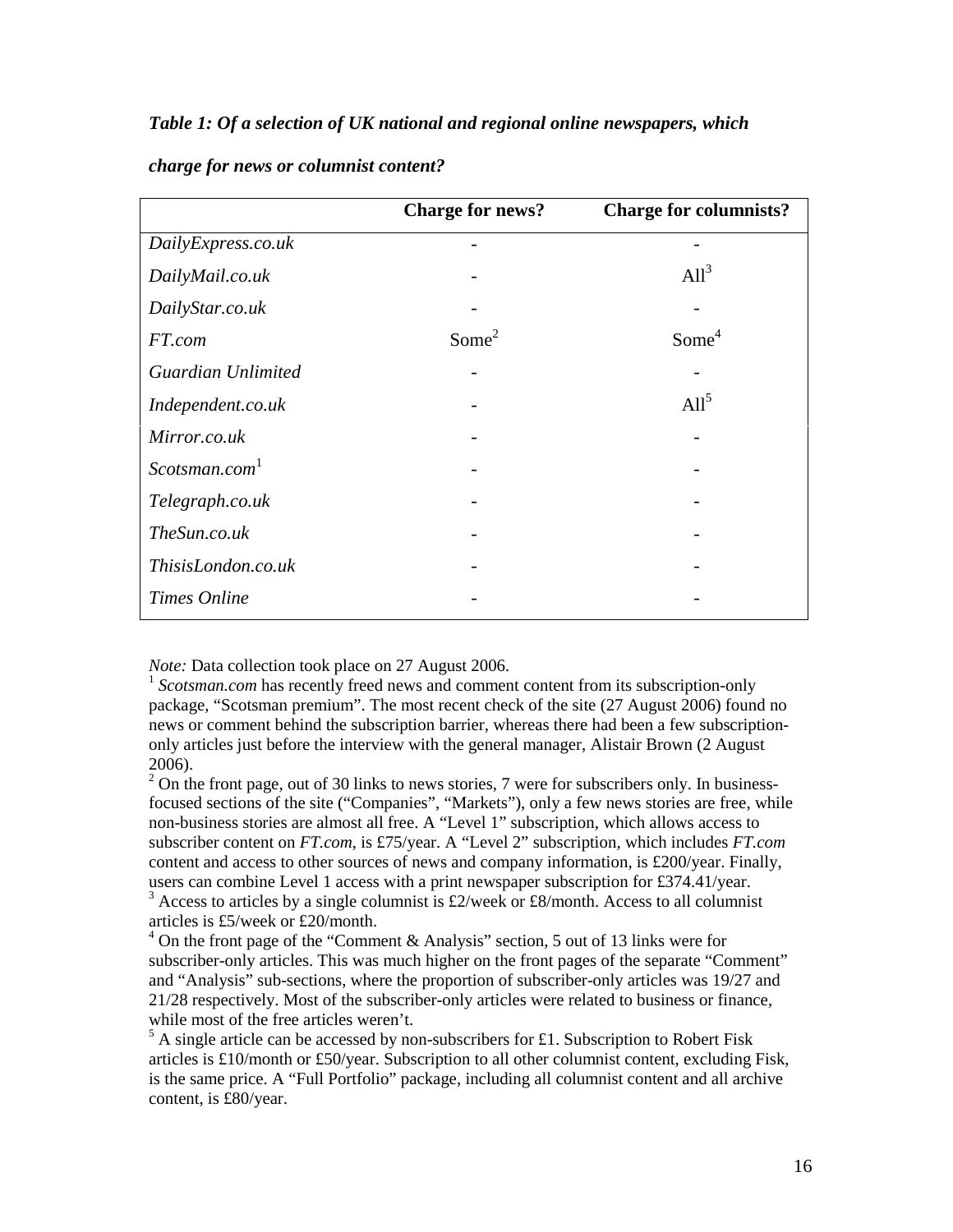Other newspaper managers recognise that sites with a "unique flavour to them", like the *FT* and the *Wall Street Journal*, "will continue to be the ones who charge most and have the highest walled gardens" (Withey, 2006).

Apart from business and finance, most of their news content is free. This might suggest that *FT.com* recognises the need to attract non-subscribers to the site in order to sell advertising and potentially convert them into online subscribers or print customers. In fact, "mindful that online advertising revenue is rising quite strongly now", editor James Montgomery (2006) suggests that "it's more likely that the balance would move in favour of more free content rather than less".

#### Scotsman.com

Specialisation in a geographic market might also make an online edition's news offering stand out from the crowd. Until recently, *Scotsman.com* included a number of news stories in its subscription plan. General manager Alistair Brown (2006) says the decision to charge for news was "more to do with experimentation". He adds that "if you were to take a purely revenue-based approach, you probably wouldn't put money on [subscriptions] because you can make more money from advertising, but it's not as simple as that", implying that non-revenue factors like cannibalisation could have been part of the decision to charge. The recent removal of the subscription barrier from news content indicates that *Scotsman.com* has finished this experiment, and are focusing on online advertising and promoting the print newspaper through the website.

Overall, it seems that online newspapers cannot charge for news content unless they provide something unique and valuable. The reversion of *Scotsman.com* to free news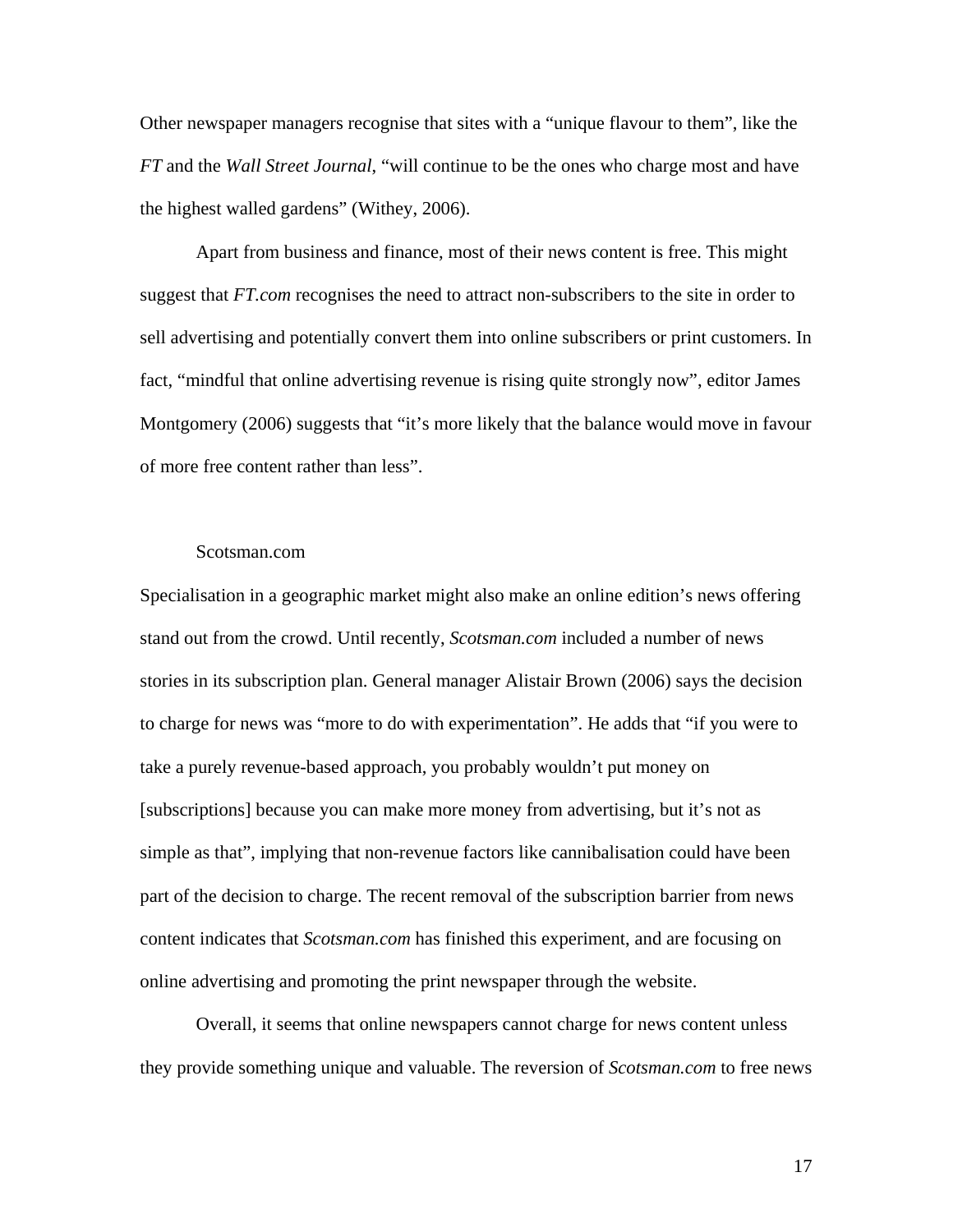content might indicate that regional monopolies are not enough to justify charging for this kind of content. News content attracts the most traffic, and in the current strong advertising market it is more appropriate for most online newspapers to leave it free.

#### *(b) Comment and columnists*

Although charging for columnist content is slightly more common than charging for news, it was only found at three out of the twelve selected newspapers. This raises two questions: (i) why do more online newspapers feel able to charge for this material than news; and (ii) why do most online newspapers not charge for it?

# Independent.co.uk

Users wishing to access the views of *The Independent*'s columnists online must subscribe to one of the website's "Portfolio" packages. The management of the newspaper felt that this content was unique enough to justify subscription charging (Withey, 2006).

*The Independent* might have more to lose than most newspapers, in terms of print cannibalisation, by offering this content for free, "because some people do buy the paper just for Robert Fisk" (Withey, 2006). When Portfolio was launched, *Independent.co.uk* experienced a good early take-up of subscriptions, and also found that "20 to 30 per cent of people that paid for a single story go on to buy a larger subscription" (McCarthy, 2003). Richard Withey, global director of interactive media for the Independent Group, views Portfolio as "probably the most successful strategy we've adopted in terms of paid for content" (Withey, 2006).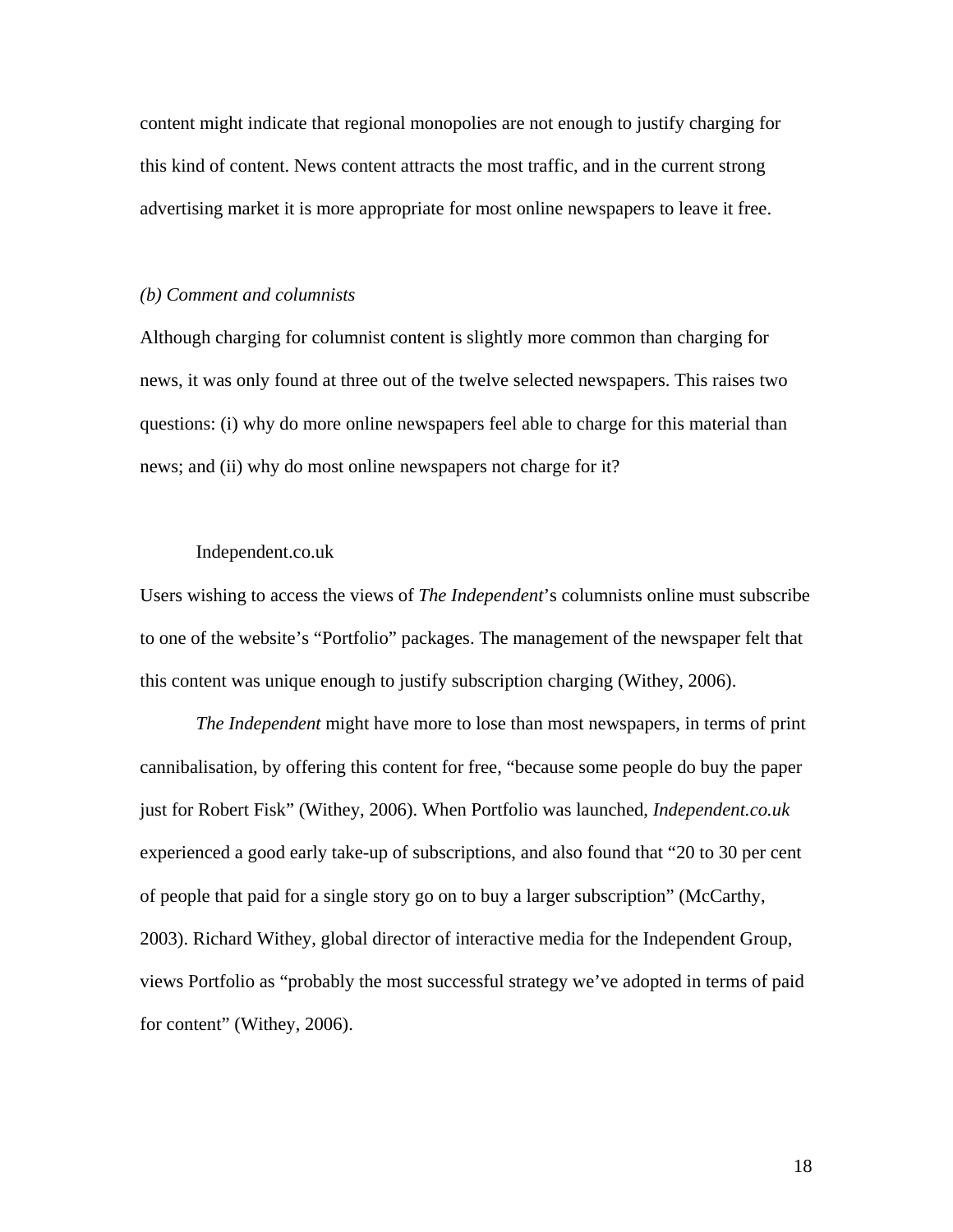## DailyMail.co.uk

*The Daily Mail* charges for access to columnist material on its website for similar reasons to *The Independent* (Revell, 2006). Their subscription packages are also similar, although this seems to be an area that *DailyMail.co.uk* is still experimenting with, "we don't know how to price them…it's really a sandpit for us" (Revell, 2006).

# FT.com

While the *DailyMail.co.uk* and *Independent.co.uk* charge users for all of their columnists' articles, *FT.com* offers a significant amount of this content for free. As with the website's news content, subscriber-only articles mostly relate to business and finance. This is an area in which the *FT.com* can offer unique, valuable content. Interestingly, by offering many of its general interest features and comment for free, *FT.com* is less conservative in this area of content than *Independent.co.uk* or *DailyMail.co.uk*. None of the other selected news websites charge for online columnists; perhaps feeling that the content would not be unique enough to justify it. However, a few indicated that this was an area they might look into in the future (Burton, 2006; Avery, 2006). Columnist content is viewed by many newspapers as the most unique content they offer, and more appropriate for charging than news. As well as generating revenue directly, charging for this content has been justified by *The Independent* as a way of avoiding serious cannibalisation effects. Although most of the selected newspapers do not currently charge for this content, it seems to be an area of content charging newspaper managers are considering.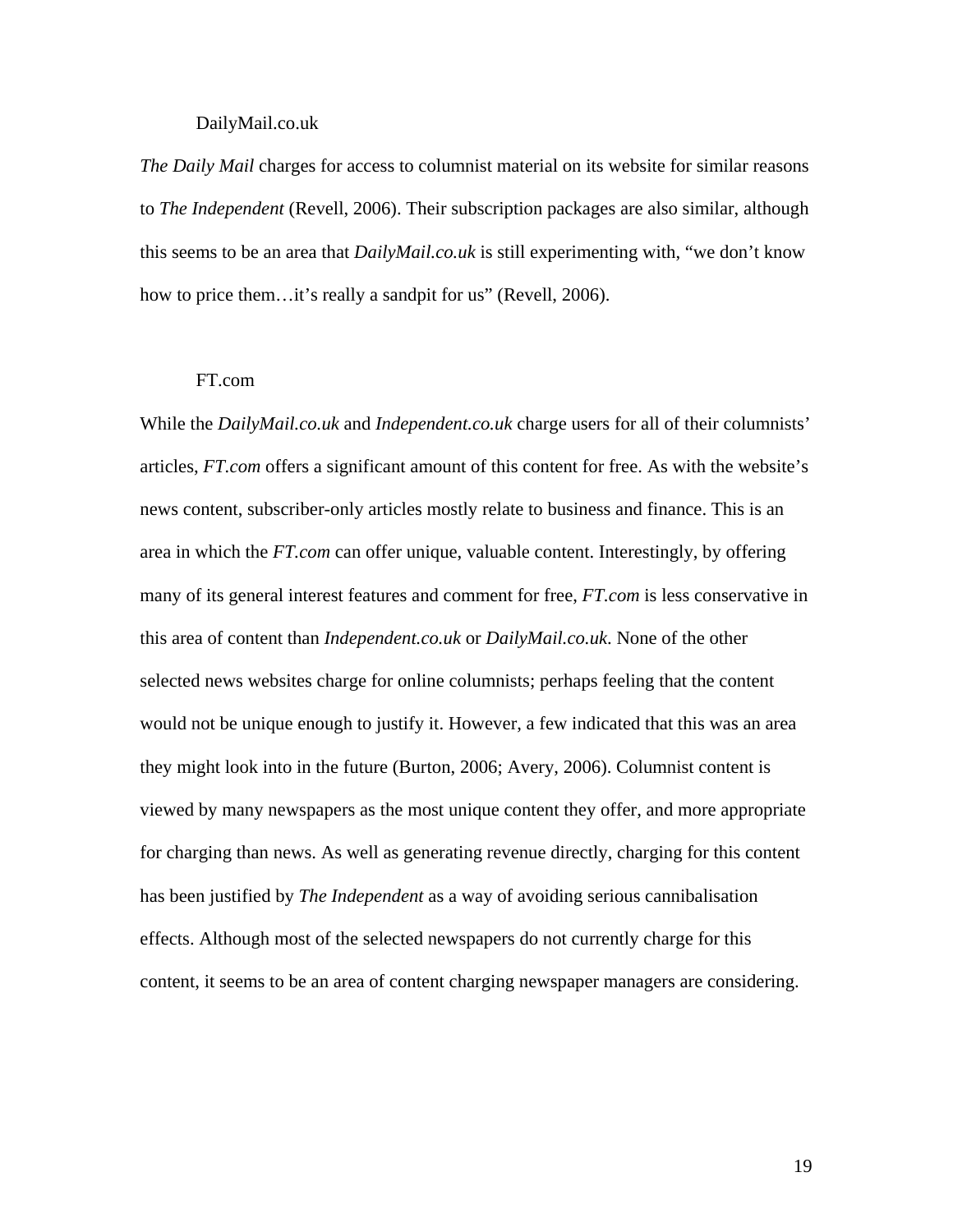# *Table 2: Of a selection of UK national and regional online newspapers, which*

|                    | <b>Charge for archive?</b>        | <b>Charge for digital edition?</b> |
|--------------------|-----------------------------------|------------------------------------|
| DailyExpress.co.uk |                                   | Yes <sup>5</sup>                   |
| DailyMail.co.uk    |                                   | Yes <sup>6</sup>                   |
| DailyStar.co.uk    |                                   | Yes <sup>5</sup>                   |
| FT.com             | Some <sup>1</sup>                 | Subscribers only                   |
| Guardian Unlimited |                                   | Yes <sup>7</sup>                   |
| Independent.co.uk  | All <sup>2</sup>                  |                                    |
| Mirror.co.uk       |                                   |                                    |
| Scotsman.com       | Paid digital archive <sup>3</sup> | Yes <sup>8</sup>                   |
| Telegraph.co.uk    |                                   | Yes <sup>6</sup>                   |
| The Sun.co.uk      | All <sup>4</sup>                  |                                    |
| ThisisLondon.co.uk |                                   | Yes <sup>6</sup>                   |
| Times Online       | $All^4$                           | Yes <sup>9</sup>                   |

# *charge for archive articles or a digital edition?*

*Note:* Data collection took place on 27 August 2006.

<sup>1</sup> Subscriber-only articles remain subscriber only when they enter the archive, free articles remain free.

<sup>2</sup> Access to a single archived article is £1. Subscription access to all archive articles is £10/month or £50/year, or £80/year as part of the "Full Portfolio" package that includes columnist content.

 $3$  The main archive contains very few articles that are only available to subscribers. These tend to be old comment articles or features. However, *Scotsman.com* also has a separate, paid digital archive of the newspaper between 1817 and 1950. Access costs £7.95/day, £12.95/48 hours, £19.95/week, £39.95/month, or £159.95/year.

<sup>4</sup> *The Sun.co.uk* and *Times Online*, being run by the same company, have similar systems. *Times Online* archive articles can be downloaded for £1 each (£10 minimum spend), with discounts for bulk downloads lowering the price to as little as 10p each. *TheSun.co.uk* articles start at 50p each, but there are fewer bulk discounts.

5 40p for one issue, monthly subscriptions are £9.99 (*Express*) or £7.99 (*Star*).

6 These newspapers' digital editions are a third-party service run by NewspaperDirect. *The Daily Mail* is £1.50 for one issue, subscriptions are £4/week, £13/month or £100/year. *The Evening Standard*, the print edition of *ThisisLondon.co.uk*, is £1.50 for a single issue, £2/week, £6.50/month, or £50/year. *The Telegraph* is £4.99/week, £9.99/month or £99.99/year.

7 £1.50 for day access, subscriptions are £9.99/month for *The Guardian*, £4.99/month for *The Observer*, or £10.79/month for both.

<sup>8</sup> US\$2 for one issue, bulk discounts are available.

 $9^9$  £2.50 for one issue, subscriptions are £8.99/month or £89.99/year. This is only available to overseas users.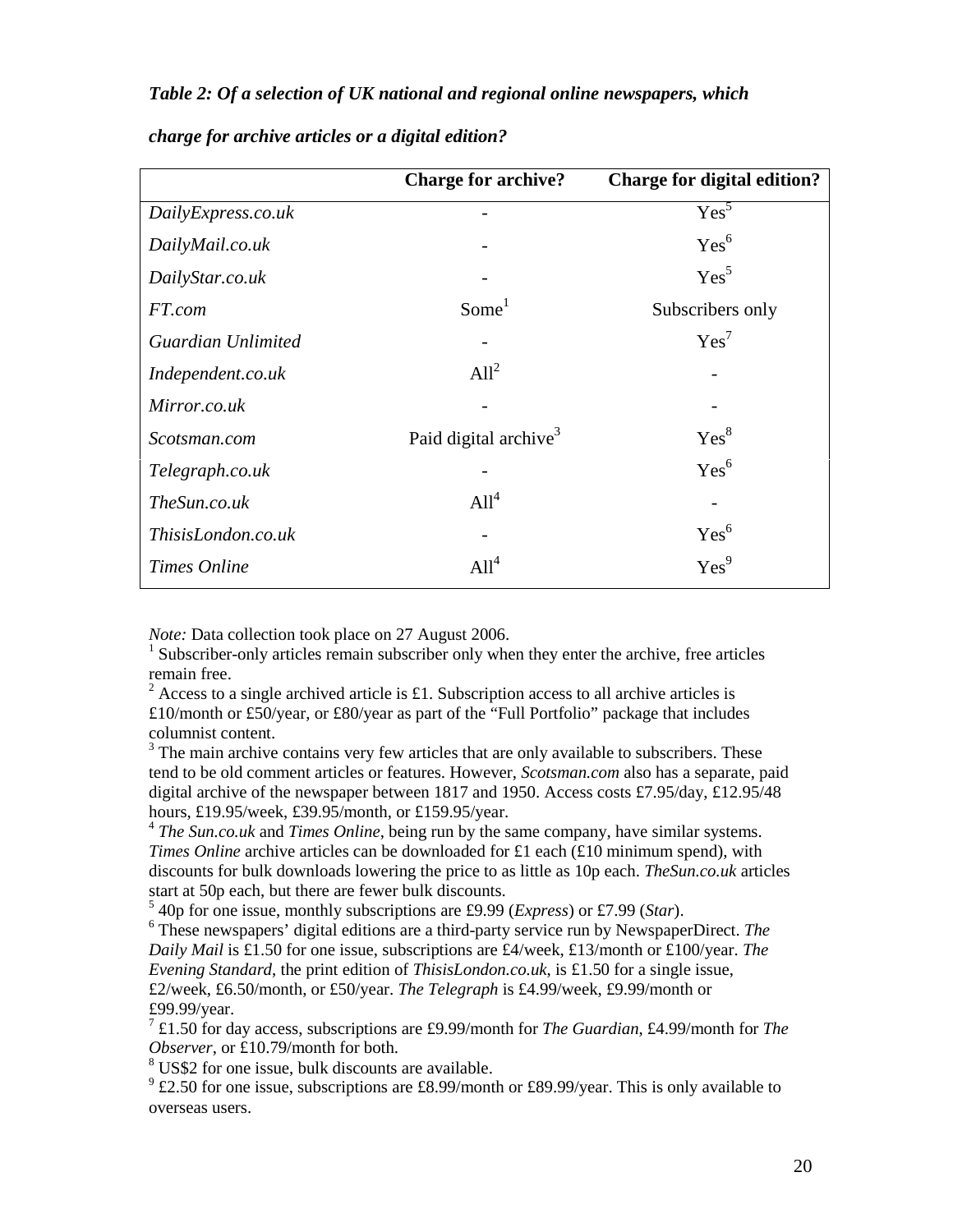#### *(c) Archive*

As shown in Tables 1 and 2, charging for archive content is more widespread than charging for the latest news and columnist content. Studies in the US (Mensing & Rejfek, 2005) and Sweden (Ihlström & Palmer, 2002) both found that a significant proportion of online newspaper managers see charging for archive content as an important area of potential revenue. In the US study, 38% of respondents already earned between 1% and 10% of total revenue from archive charging.

To some extent, charging for archive content offers less opportunity cost than charging for new content. Advertisers are generally interested in new content, which is most visible and attracts the highest number of users. By charging for the "long tail" of older content newspapers are supplementing advertising revenue in a less risky way than charging for new content. However, because of the availability of similar content for free elsewhere, this might be a revenue opportunity that is only open "where brands have some authority, or some expertise" (Revell, 2006).

Where archive content is charged for, it tends to be relatively expensive. A single article download from the archive of *Times Online* or *Independent.co.uk* costs £1, which is more than the price of the printed daily newspaper. This pricing mechanism might imply that the archive charging is aimed more at researchers and institutions than consumers.

Although the prices are high, revenues from archive charging seem to be marginal (Bale, 2006). This might be why few online newspapers are charging for this, as shown in Table 2. Because archive charging is "a very small business" at *Times Online*, the website decided to "make a lot of that archive available for free on the site" (Bale, 2006), a move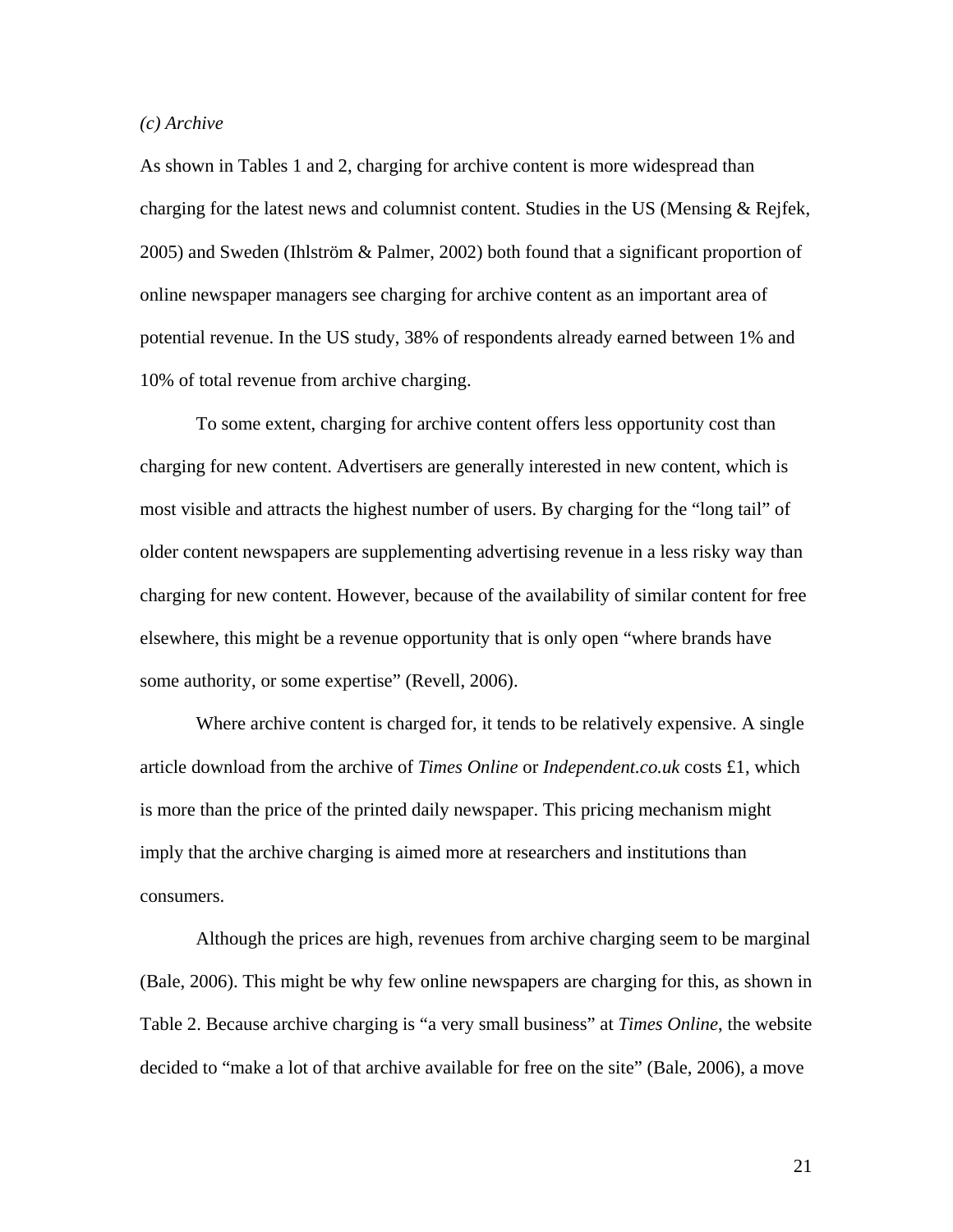intended to improve the service to users and make the site more visible to search engines, using the old content to attract traffic rather than generate revenue directly from it.

A related product, which has been emerging in the online newspaper market, is the "digital archive": searchable facsimiles of the printed newspaper. *Scotsman.com* has built a digital archive from 1817–1950, which they consider a real success: "Our objective was to repay the initial investment in two or three years, and we've been very successful" (Brown, 2006). *Times Online* sees great potential in this kind of product, although they are not sure of the best way to commercialise it (Bale, 2006). Again, downloads from these archives are expensive. *NYTimes.com* charges \$3.95 per article; *Scotsman.com* £7.95 for a day's access. Like the regular archive content, the charging mechanism suggests that these services are aimed at researchers and institutions rather than browsers and consumers. Institutional revenues make up about 70% of the total at *Scotsman.com* (Brown, 2006).

#### *(d) Digital editions*

Almost all of the selected online newspapers offer a digital edition, an electronic version of the printed newspaper that retains the same design and layout. Presentation of these digital editions varies, but in all cases extra functionality is added to the flat pages to make them easier to browse and search.

These digital editions were seen by some respondents as being an attractive potential source of revenue. In many cases they are cheap to produce being "relatively low maintenance" by-products "built out of the back of our production system" (Waldman, 2006). Digital editions are also cost effective in terms of distribution. *The*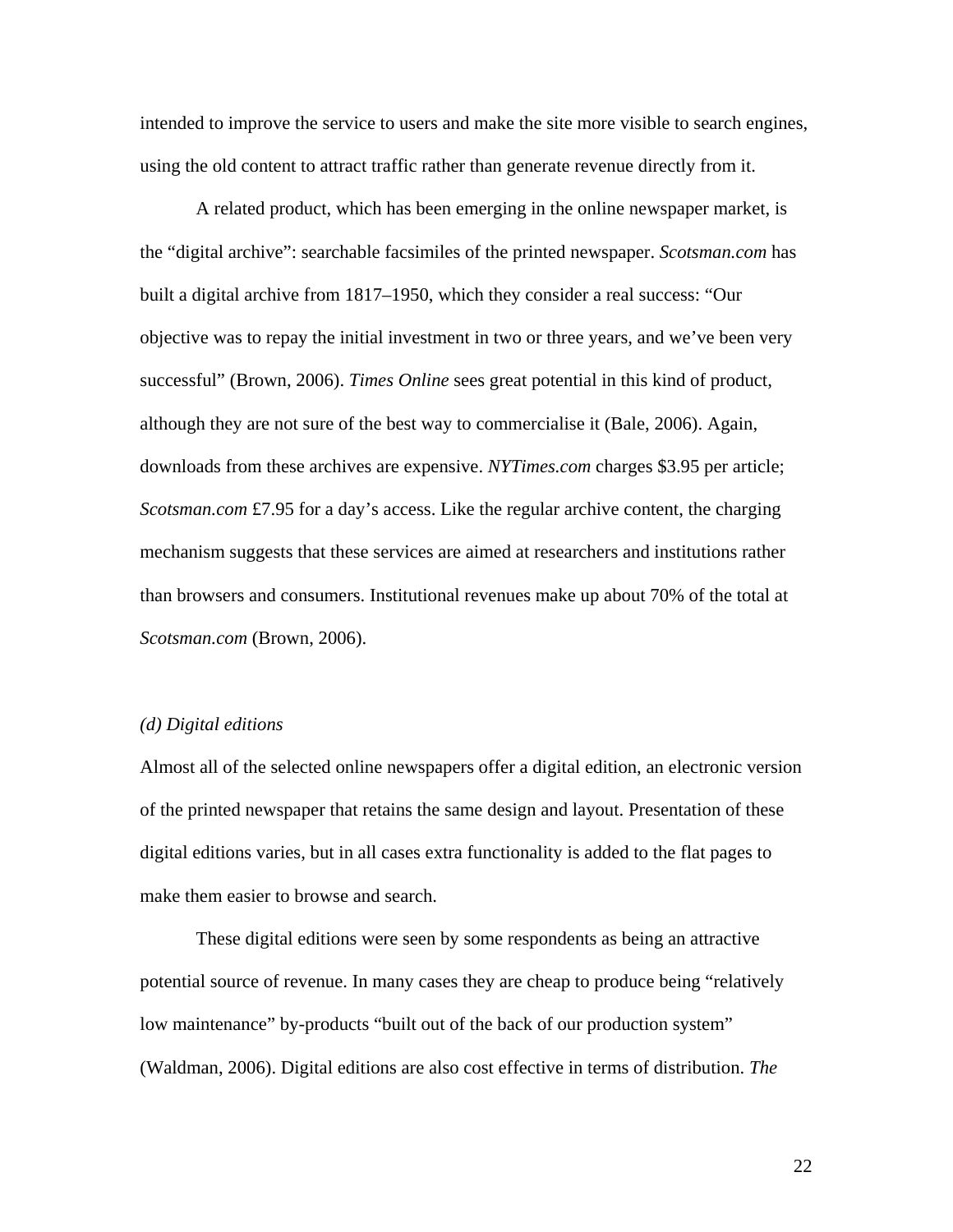*Financial Times* have an international user base so, even though they have presses in other countries, distributing print newspapers to all their overseas subscribers would be expensive. They reduce these costs by offering a digital edition "aimed at [US] business school and MBA students" (Montgomery, 2006).

Although digital editions are cheap to produce and have a market, responses suggested they provide a "marginal" revenue stream (Bale, 2006), albeit with "enough revenue there to make it viable" (Revell, 2006). Management of *The Telegraph* have been even less impressed, suggesting "the model's still not attractive enough for any of us to make a lot of money" (van der Belt, 2006). Crosbie (2004b) suggests that most newspapers have yet to harness the potential of digital editions. Many interviewees agreed, suggesting they were currently an imperfect technology (Montgomery, 2006; Picton, 2006). There was a certain amount of optimism that "much more plastic and flexible" (Waldman, 2006) versions might be developed with the emergence of "tablet PCs, e-readers" (Montgomery, 2006).

Digital editions raise potential complications for online newspaper managers. *The Times*, whose digital edition is only available to overseas users, have considered making it available to UK users, but have "concerns about cannibalisation" (Bale, 2006). *The Telegraph*'s biggest concern relates to the legal issues of publishing "a continual running archive you couldn't touch": (i) rights for photography used in the newspaper are often only allowed for print; and (ii) removing articles from the edition, under threat of defamation or breach of copyright action, would be difficult and spoil the look of the page (Burton, 2006).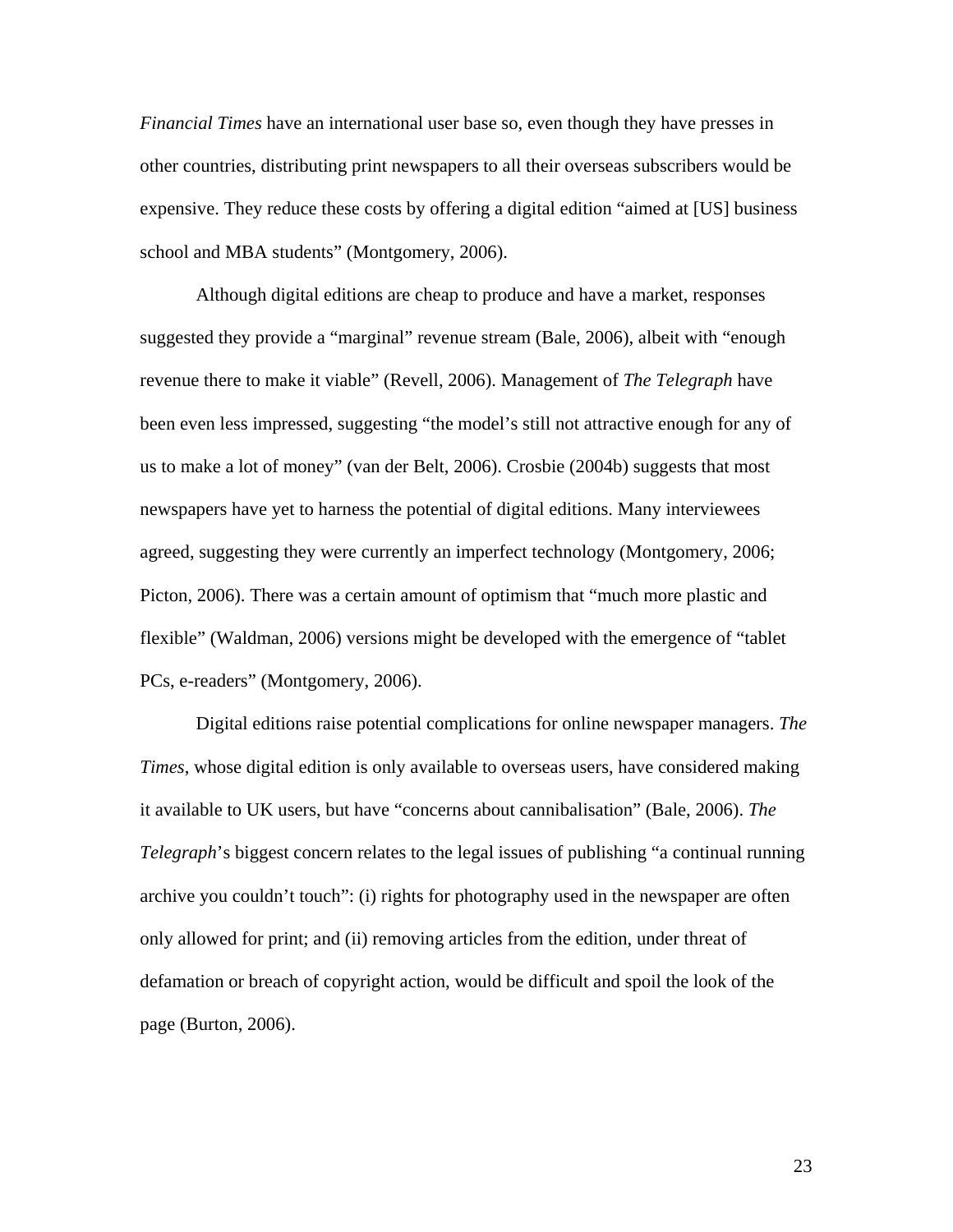Despite these concerns, providing a digital edition appears to be an easy way of generating small amounts of additional online revenue. It will never be an important revenue stream, but there seems to be little reason for newspapers not to provide the service. Difficulty of use is a concern for newspaper managers, but in a way this allows the digital edition to satisfy the needs of users who cannot access the print edition, without cannibalising circulation among users who can access the print edition.

#### *(e) Email alerts*

Most of the selected online newspapers offer some form of email news alerts, but *Guardian Unlimited* is alone in offering a paid-for email service, 'The Wrap'. Other newspapers offering email alerts have chosen to leave them free in order to maximise circulation, sell more advertising, and "bring…traffic" (Brown, 2006). *DailyMail.co.uk*, who sell advertising on their free email services, predict that "e-mail services and alerts are going to be very attractive, lucrative areas for us to monetise" (Revell, 2006).

Most of the selected newspapers offer a number of different alerts on specific topics. Dividing email services into categories reduces the circulation of each email, but offers advertisers a focused user group. *Scotsman.com*, whose Paperboy service includes specialised alerts on business and biotechnology, have found it to be "very lucrative because it can be quite targeted to a specific [audience]" (Brown, 2006).

*FT.com* only offers email services to subscribers. Editor James Montgomery (2006) thinks this is probably the most appropriate strategy for a website with a subscription barrier, although he can see the potential of a free email service to attract new users and subscribers.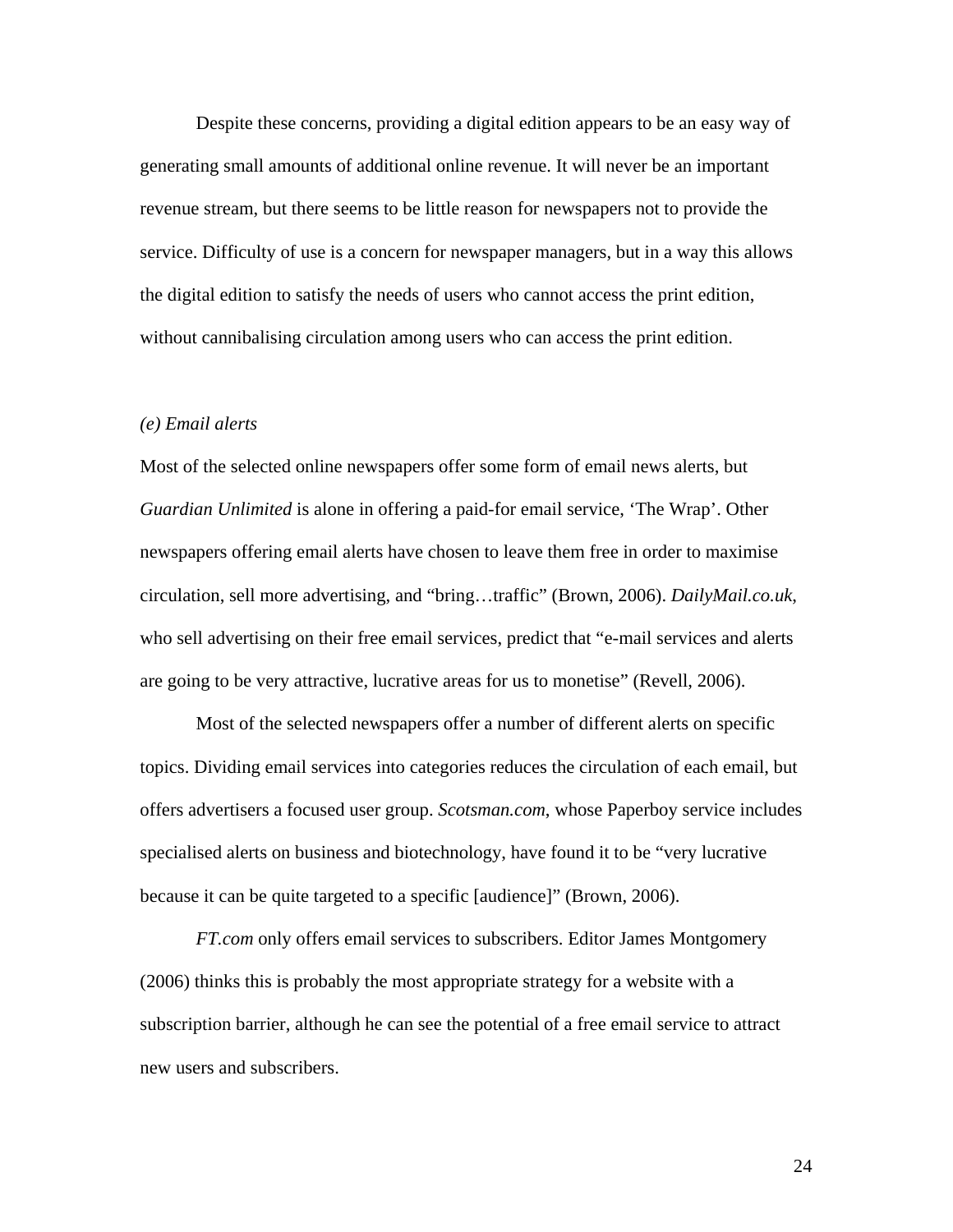Overall, email services were one of the revenue areas that newspaper managers were most excited about. However, only *The Guardian* charges and this is only for one of the many email services they offer. It seems that advertisers are also enthusiastic about these products and newspapers can reap greater revenues by leaving email services free.

*Table 3: Of a selection of UK national and regional online newspapers, which*

|                    | <b>Email alerts?</b>   | <b>Mobile services?</b>                    | Games?                 |
|--------------------|------------------------|--------------------------------------------|------------------------|
| DailyExpress.co.uk |                        |                                            |                        |
| DailyMail.co.uk    | Free                   |                                            | Free                   |
| DailyStar.co.uk    |                        |                                            |                        |
| FT.com             | Subscriber-only        | Paid <sup>2</sup>                          | Free                   |
| Guardian Unlimited | Some paid <sup>1</sup> | Free <sup>3</sup>                          | Some paid <sup>6</sup> |
| Independent.co.uk  | Free                   |                                            |                        |
| Mirror.co.uk       |                        |                                            | Free                   |
| Scotsman.com       | Free                   |                                            | Subscriber-only        |
| Telegraph.co.uk    | Free                   | Mixed free $\frac{3}{p}$ aid <sup>4</sup>  | Paid <sup>7</sup>      |
| TheSun.co.uk       | Free                   | Free <sup>3</sup>                          | Free                   |
| ThisisLondon.co.uk |                        |                                            | Free                   |
| Times Online       | Free                   | Mixed free <sup>3</sup> /paid <sup>5</sup> | Paid <sup>8</sup>      |

*charge for email alerts, mobile services, or games?*

*Note:* Data collection took place on 27 August 2006.

<sup>&</sup>lt;sup>1</sup> Subscription to 'The Wrap', a daily news summary, is £2/month or £14.95/year. Other email newsletters are free.

<sup>&</sup>lt;sup>2</sup> Free for *FT.com* subscribers. Non-subscribers can access all online content on their mobile devices for £5.99/month or £70/year.

 $3$  "Free" SMS services are subject to a charge from the service provider of around 25p.

<sup>&</sup>lt;sup>4</sup> SMS alerts to mobile phones and Blackberries are free. PDA users can pay a subscription of £5/month or £50/year to access a 'Mobile Edition' of *Telegraph.co.uk.*

<sup>&</sup>lt;sup>5</sup> SMS business alerts, entertainment listings, and sports results are free. A PDA news service is £4.50/month or £40/year.

<sup>&</sup>lt;sup>6</sup> Subscription to crosswords is £3/month, £25/year or £20/year for students. Sudoku is free.

<sup>&</sup>lt;sup>7</sup> Subscription to crosswords, sudoku and other games is £5/month or £30/year.

<sup>&</sup>lt;sup>8</sup> Standard subscription to crosswords is £9.99/year. The larger Premium package is £4.95/month or £24.99/year.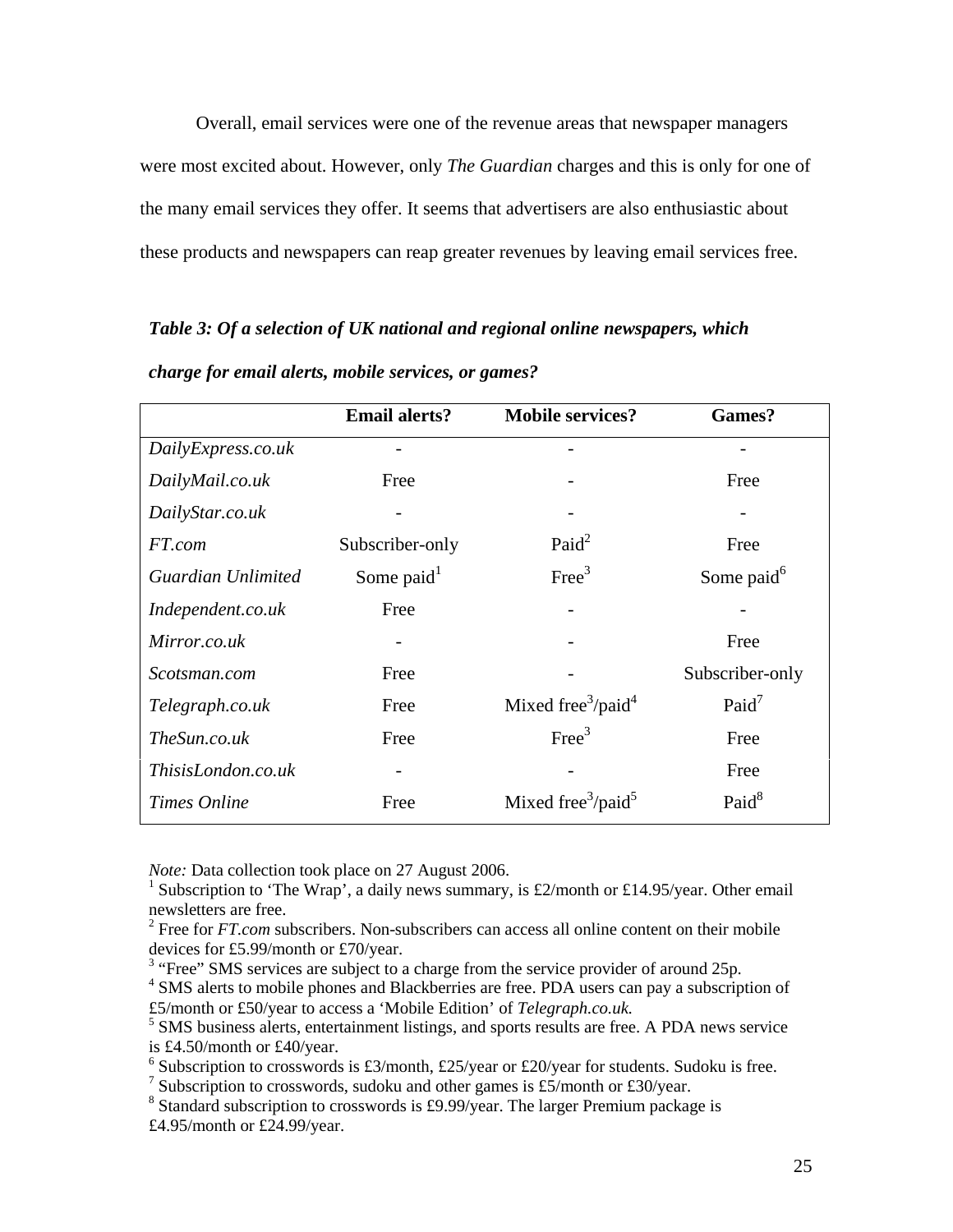#### *(f) Mobile services*

Some online newspapers see much more potential for content charging on mobile devices than on the web because, unlike the Internet, "mobile has always been a pay zone" (Avery, 2006). Currently, paid-for services—offered by *FT.com*, *Telegraph.co.uk*, and *Times Online*—focus on more sophisticated devices, like PDAs, rather than mobile phones. The users of these devices represent a more affluent demographic, who are enthusiastic about technology and more likely to pay a subscription charge for mobile content. This group of users is also attractive to advertisers. *Telegraph.co.uk*'s Blackberry news alert service is free for users, but they have been able to sell targeted advertising (van der Belt, 2006).

Despite the consensus that there is great potential for newspapers in mobile devices, some, like *Independent.co.uk*, are currently finding these services difficult to commercialise because "mobile operators…have kept…the lion's share of the content fees" (Withey, 2006). For Simon Waldman (2006) it is currently an "incidental" part of the business, but one that the company is watching closely. If newspapers find a solid model for commercialising mobile services, more content might be offered exclusively on mobile devices.

#### *(g) Crosswords and games*

Whether to charge for crosswords, sudoku, and other games is an issue that split interviewees. Half of the selected newspapers charge, and half leave them free. Offering free games can be an effective way of attracting regular traffic onto the website.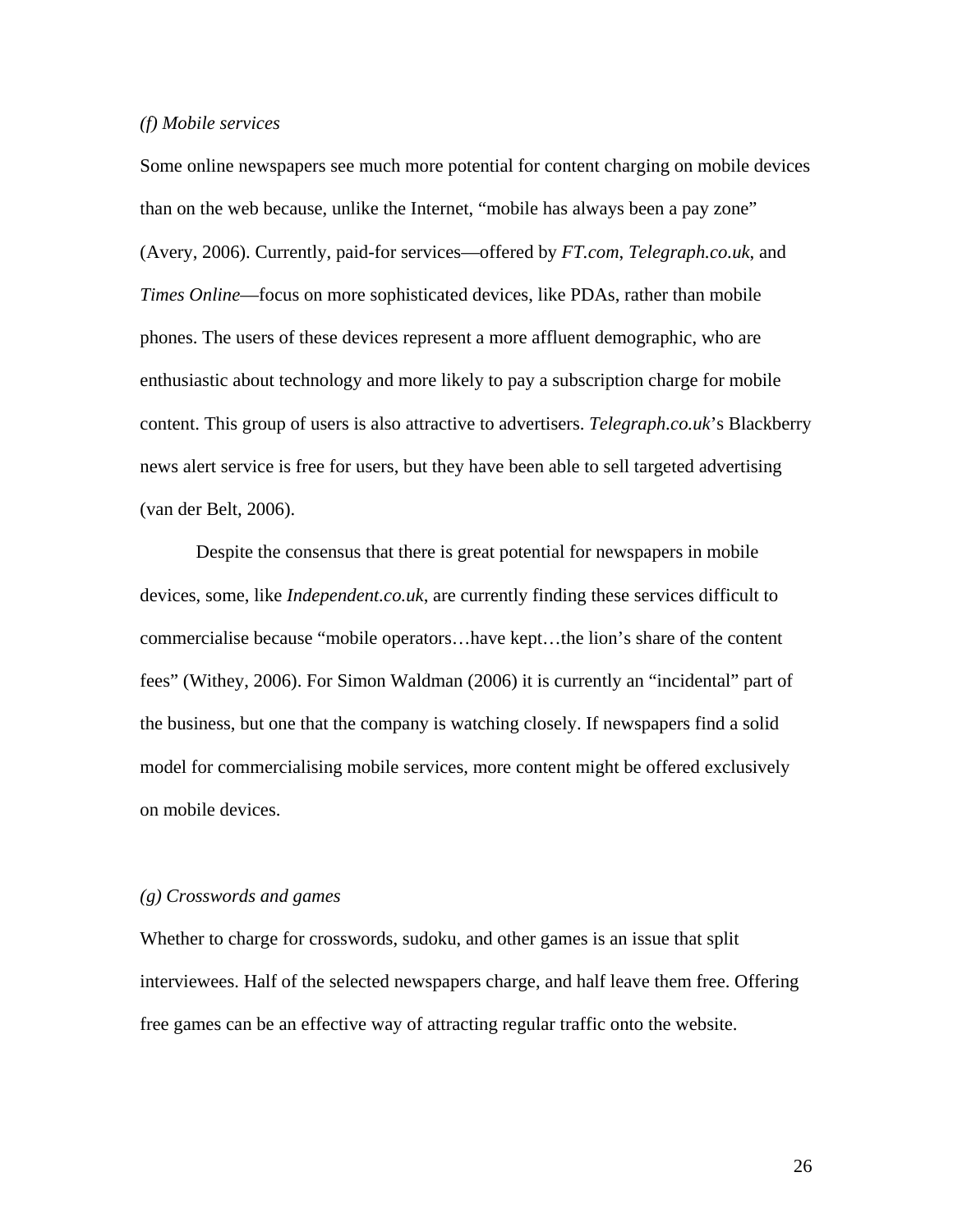*Table 4: What services and commercial partnerships are being offered by a selection of UK*

|                    | <b>Services and commercial partnerships</b>                              |  |
|--------------------|--------------------------------------------------------------------------|--|
| DailyExpress.co.uk | Music Downloads, "Book Tickets", Book Shop, Property, "Cut Your          |  |
|                    | Bills" (Utilities), Money (Financial Services), Travel, DVD Rental, Wine |  |
|                    | Shop, Dating, "The Legal Store", "Express Spares", Shopping, Mobile      |  |
|                    | Downloads                                                                |  |
| DailyMail.co.uk    | Bingo, Dieting, Wine Club, Tickets & Offers, Dating, Money Shop,         |  |
|                    | DVD Rental, Jobs, Holidays, Homes, Dating, Fantasy Football League       |  |
| DailyStar.co.uk    | [same as DailyExpress.co.uk]                                             |  |
| FT.com             | Jobs & Classifieds, "Compare and Apply" (Financial Services),            |  |
|                    | Bookshop                                                                 |  |
| Guardian Unlimited | Bookshop, "Soulmates" (Dating), Jobs, "Reader Offers" (Shopping),        |  |
|                    | Travelshop, Financial Services                                           |  |
| Independent.co.uk  | Jobs, Travel, Money Supermarket                                          |  |
| Mirror.co.uk       | Loans, Dating, Jobs, Motoring, Downloads (Music, eBooks, Viral),         |  |
|                    | Casino, Bingo, Fantasy Gaming, Financial Services, Legal Services,       |  |
|                    | Travel, Slimming Club, Ticketmaster                                      |  |
| Scotsman.com       | Motors, Money, Property, Jobs, Dating, Business Directory, Holidays &    |  |
|                    | Travel                                                                   |  |
| Telegraph.co.uk    | Dating, Shopping, Jobs, Property, Holidays, Cars, Businesses for Sale,   |  |
|                    | <b>Fantasy Games</b>                                                     |  |
| TheSun.co.uk       | Classifieds, Mobile Downloads, Holidays, Betting, Money, Poker,          |  |
|                    | Bingo, Fantasy Games, Dating, Loans, Casino, Shopping, Utilities,        |  |
|                    | Property, Photosales, Wine Shop                                          |  |
| ThisisLondon.co.uk | Tickets & Offers, Money, Holidays, Jobs, Shopping, Property, Courses,    |  |
|                    | Downloads, DVD Rental, Cut Your Bills                                    |  |
| Times Online       | Money, Travel, Property, Cars, Classifieds, Dating, Jobs, Offers &       |  |
|                    | Promotions, Shopping, Tickets                                            |  |

*Note:* Data collection took place on 27 August 2006.

\* This table lists all services and partnerships (i) visible from the front page of the website, or (ii) listed in the sitemap. In some cases, this will not be an exhaustive list.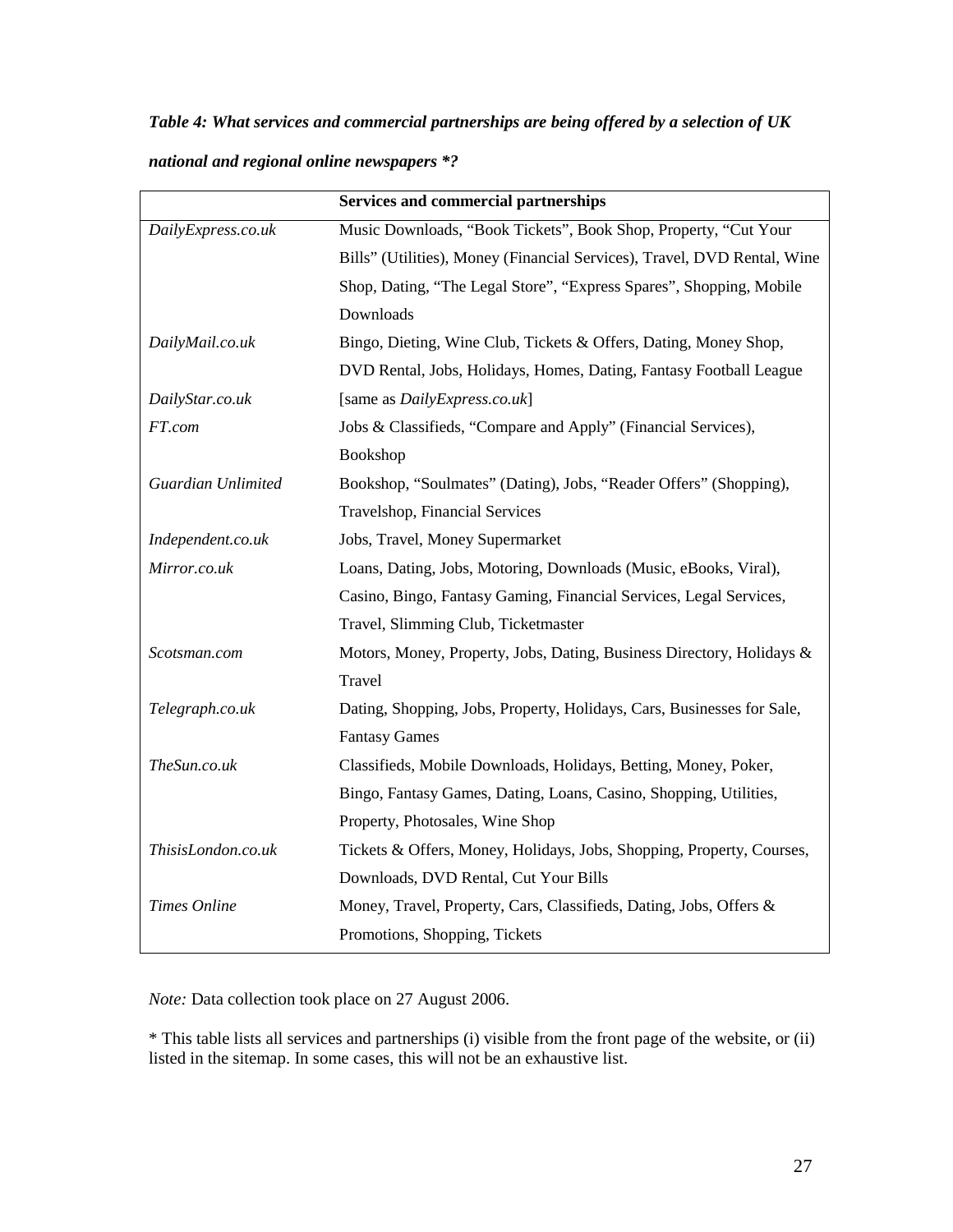"Crosswords are really, really popular", explained Steve Purcell (2006), editor of *Mirror.co.uk*, "but I would rather keep that as a free-to-use traffic generator". In contrast, online newspapers like *Guardian Unlimited*, *Telegraph.co.uk* and *Times Online* would rather charge for these games, although, in *Times Online*'s case at least, the revenue is "marginal" (Bale, 2006). The amount of extra online revenue might be less significant than cannibalisation issues: crosswords and other games are a significant part of the purchasing decision for some print customers.

#### *(h) Online services and commercial partnerships*

The newspaper's brand is a valuable commodity. Consumers have a certain amount of familiarity with their favoured newspapers, and are more likely to trust services if they are attached to the online edition. In many cases, these services not only offer online newspapers additional revenue, but also attract extra traffic to the website. For Simon Waldman (2006), commercial partnerships connected with online newspapers represent an important service to many of the website's users.

There are obvious risks posed by offering commercial services, particularly those provided by third parties. For Steve Purcell (2006), "one of the main elements of my job is to protect the *Mirror* brand. He gives "hardcore gaming", as opposed to bingo, as an example of a service the company are "a bit wary of".

Online commercial services were widely reported as a growing revenue stream by interviewees (Waldman, 2006; Avery, 2006; Revell, 2006). For *Guardian Unlimited*, this stream of revenue from online services "is growing 20–30% or more each year" (Waldman, 2006). The Telegraph Group sell a wide variety of products via their print and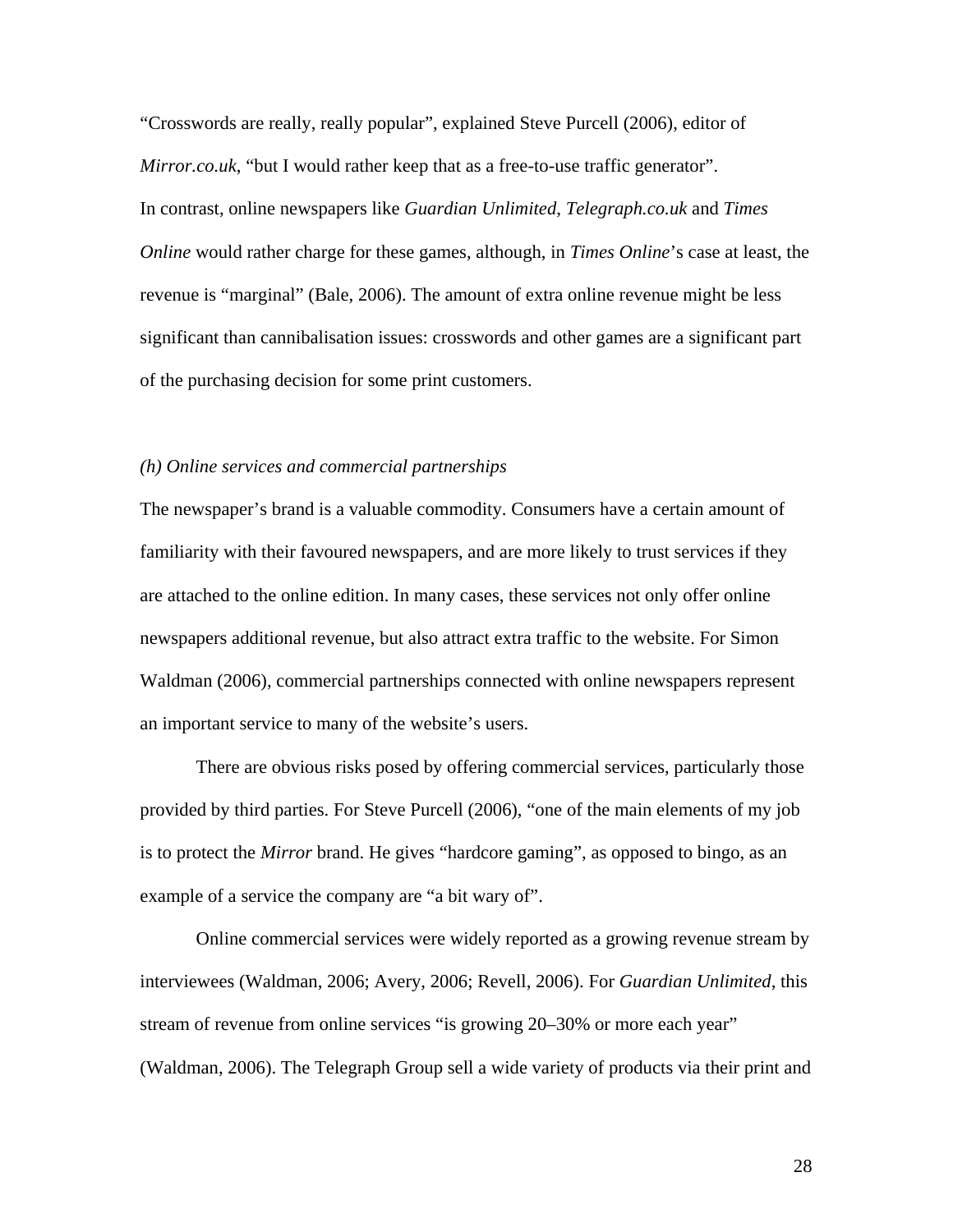online editions, a business that "now contributes close to a third of the firm's total profits" (Economist, 2006a).

# **Conclusions**

This study shows that the UK online newspaper market exhibits some of the same "experimental" characteristics found by studies of the US market (Chyi & Sylvie, 2000; Mensing & Rejfek, 2005). However, it also found some important consistencies. The fact that the selected UK online newspapers are all charging for something, and expanding their range of commercial services, indicates that they are recognising the need to diversify their revenue streams. We have also found some consistency in the type of content UK online newspapers are charging for. None of the selected newspapers charge for their most popular area of content: general interest news. It seems clear that the availability of this relatively generic content for free on other websites makes charging impossible. Even if a significant number of users would pay, online newspapers would probably leave the content free. In the current advertising market, drawing as much traffic onto the site as possible is a priority among UK newspapers. Therefore, without a significant change in the market, news will remain universally free. This also seems to be the case for archive content, "old news", which is equally generic and a potential source of extra traffic. Most newspapers don't charge for this content, and some that do—like *Times Online*—seem to be moving towards a free archive model. Equally, email alerts, which are usually just news stories delivered in a different way, are generally left free to maximise traffic and advertising.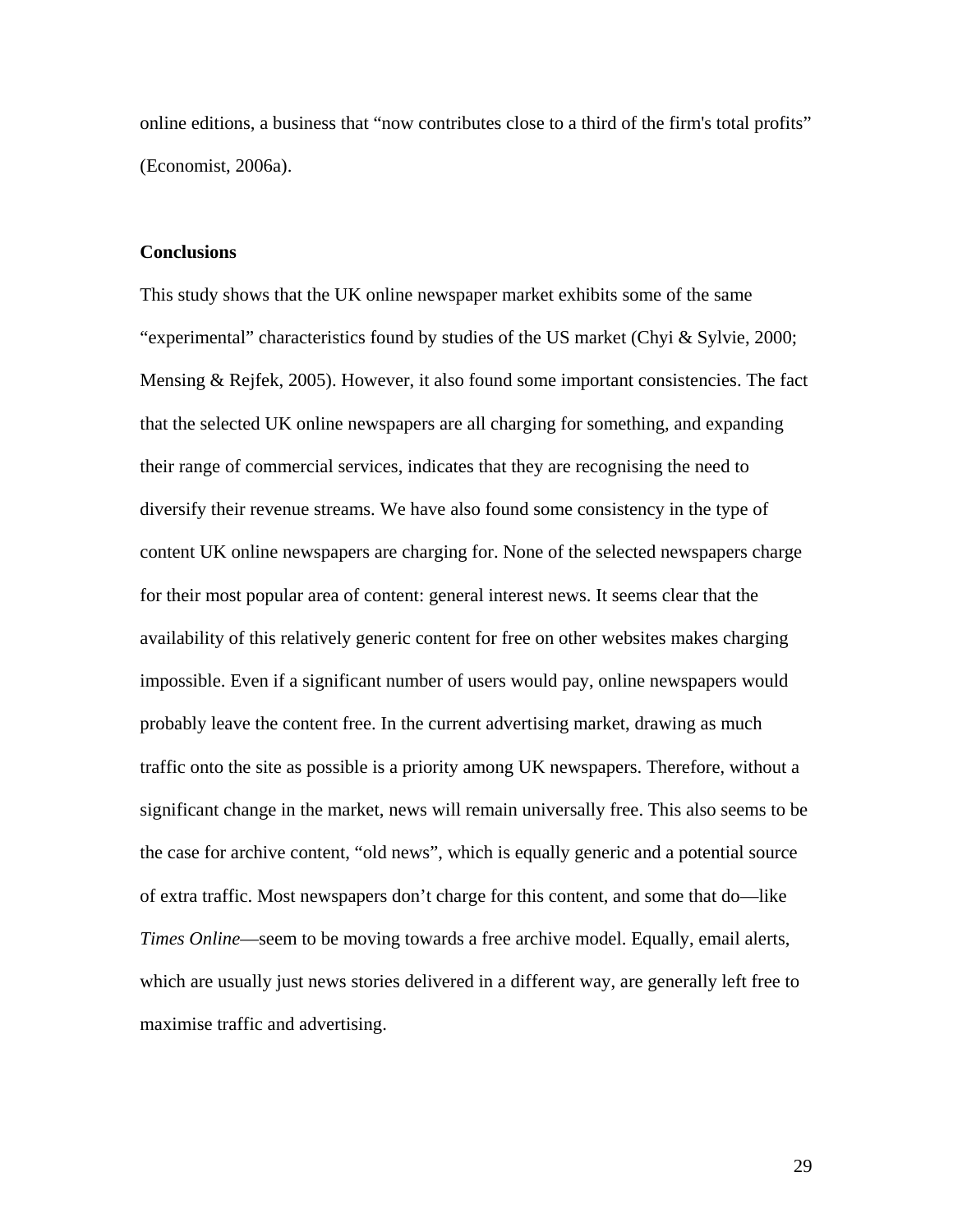Online newspapers charge for what is unique to them, rather than what is most popular. This "unique content" may vary between newspapers—*The Independent*'s star columnists, *The Times*' crosswords, *The Financial Times*' business news and analysis but the principle remains the same. As it is not available elsewhere, newspapers feel able to charge for it. More importantly, this demonstrates that some users are willing to pay for certain types of content, which contradicts the findings of related studies in our literature review (Chyi, 2005; AlShehri & Gunter, 2002). In many cases, this content is a major selling point of the newspaper, so charging online is also seen as a way of protecting print revenues from cannibalisation. This seems to make more business sense than withdrawing the content from the website altogether, because it minimises possible damage to print revenues while also extracting online revenues that might be otherwise unavailable. In the future, online newspapers' best opportunity for content charging will be to develop unique, valuable content—like *Scotsman.com*'s digital archive—tailored specifically to the Internet, mobile devices and other digital media.

However, the general tendency, in the short term at least, seems to be towards a free-content advertising model. This matches the situation in the US that emerged from the literature analysis. Even the newspapers with the most extensive charging regimes— *FT.com* and *Independent.co.uk*—can see the advantage of offering content for free. The success of *Guardian Unlimited* emerged as a significant influence. It offers almost all of its content for free, and has built the largest web audience of any UK online newspaper, maximising advertising revenues. By maximising traffic, online newspapers are also able to sell online commercial services, a growing area of business across the industry, to a wider number of users. It is unclear how *Guardian Unlimited*'s business strategy would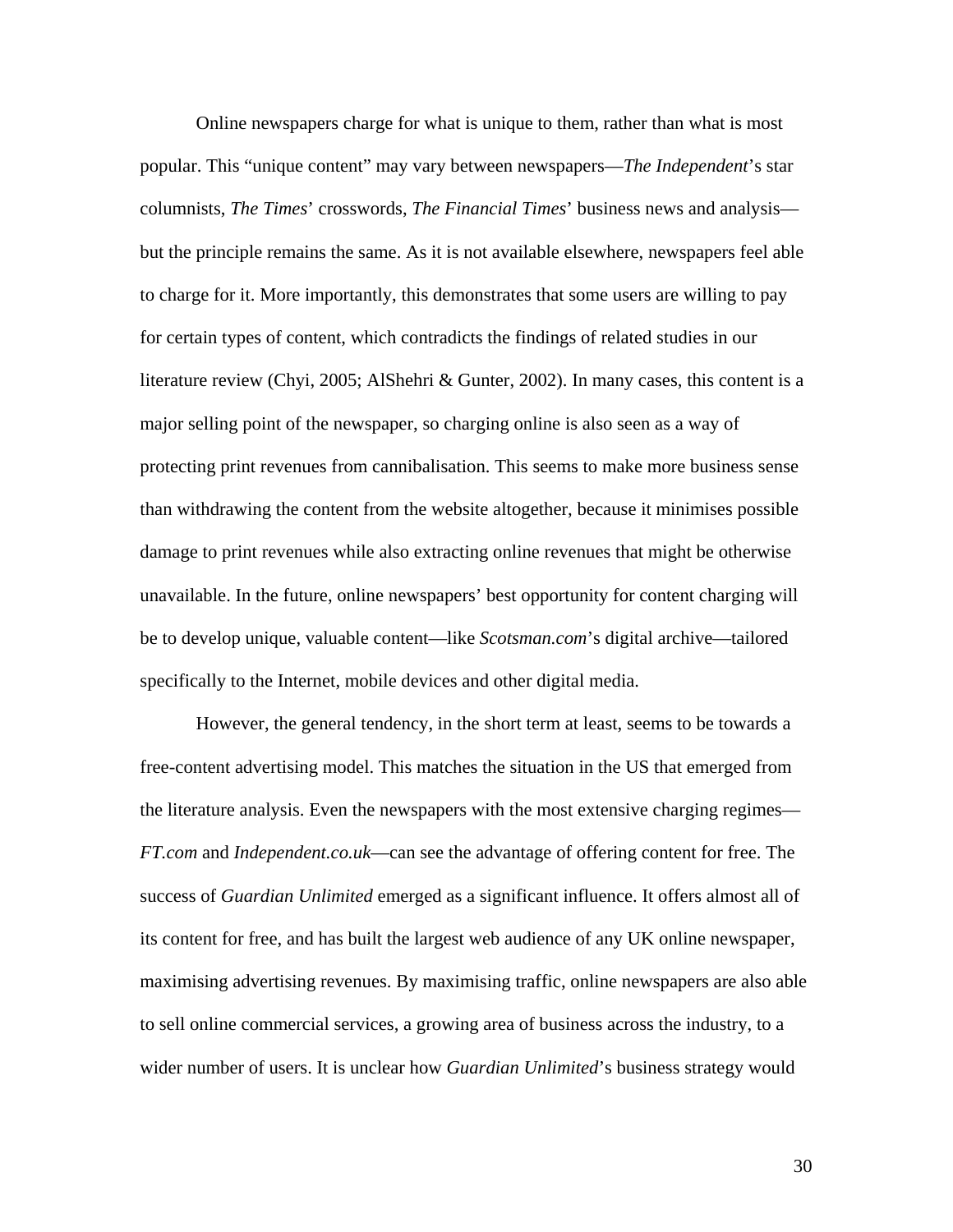change if the advertising market deteriorated, but its strong online brand would certainly put it at an advantage if the industry moved towards paid content.

The interviews revealed contrasting attitudes regarding the relationship between the print and online businesses. Although the literature review showed academic scepticism regarding cannibalisation, and suggested it wasn't an important factor for US newspaper managers, it seems to be a genuine concern at some UK newspaper companies. *The Independent* and *The Sun* in particular have adopted a conservative approach to protect their print business from the Internet. In contrast, the free availability of content online seems to have strengthened *The Guardian* brand without affecting print revenues.

Clearly, there is still a significant amount of uncertainty in the online newspaper market, and potential for dramatic change. This creates an important role for ongoing research into the business of online newspapers, particularly the demand side. The industry needs a better understanding of the user's decision-making, and how the presence of online editions affects their decision to buy a print newspaper. If that was clearer, newspapers would be in a better position to implement informed online business strategies online, including content charging strategies.

#### **Acknowledgements**

The authors wish to thank The Stationers' and Newspaper Makers' Company and Cambridge Publishers Limited for their support, and all the participants without whom this work could not have taken place.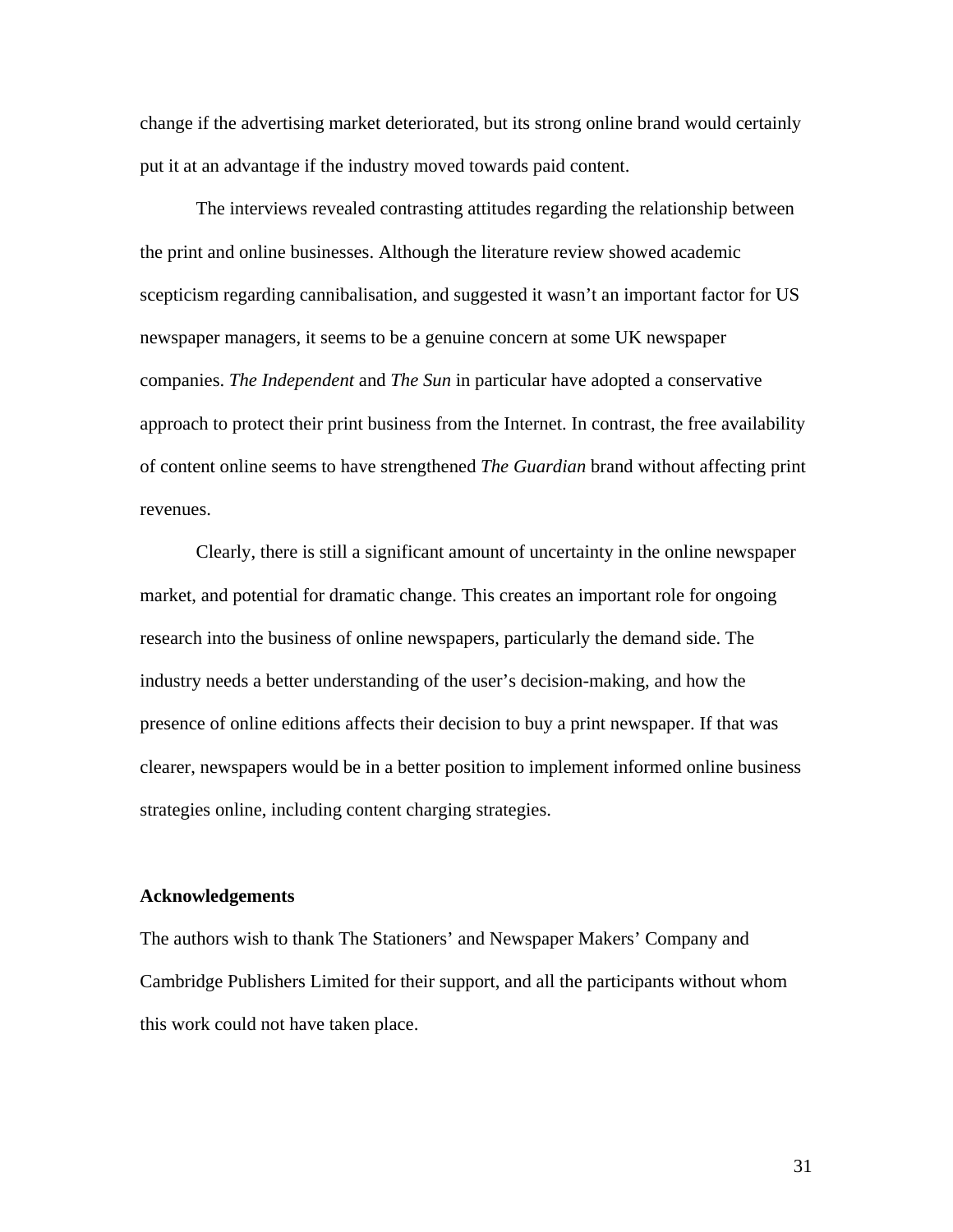# **Notes**

- 1. The selected UK national newspaper websites were: *DailyExpress.co.uk*, *DailyMail.co.uk*, *DailyStar.co.uk*, *FT.com*, *Guardian Unlimited*, *Independent.co.uk*, *Mirror.co.uk*, *Scotsman.com*, *Telegraph.co.uk*, *TheSun.co.uk*, *ThisisLondon.co.uk* (website of the *London Evening Standard*), and *Times Online*.
- 2. Interviewees' job titles are given as they were at the time the interviews were conducted: between 5 July–7 August 2006.

# **References**

AlShehri, Fayez and Gunter, Barrie (2002) "The market for electronic newspapers in the Arab world", *Aslib Proceedings*, 54(1), pp. 56–70.

Bell, Emily (2005) "End of the offline?", *British Journalism Review*, 16(2), pp. 41–45.

Borrell & Associates Inc. (2001) "The Free vs. Paid Debate: Newspapers must decide between short-term ROI and long-term goals", October, https://www.borrellassociates.com/report.cfm, accessed July 2006.

Chyi, Hsiang Iris and Lasorsa, Dominic (1999) "Access, use and preferences for online newspapers", *Newspaper Research Journal*, 20(4), pp. 2–13*.*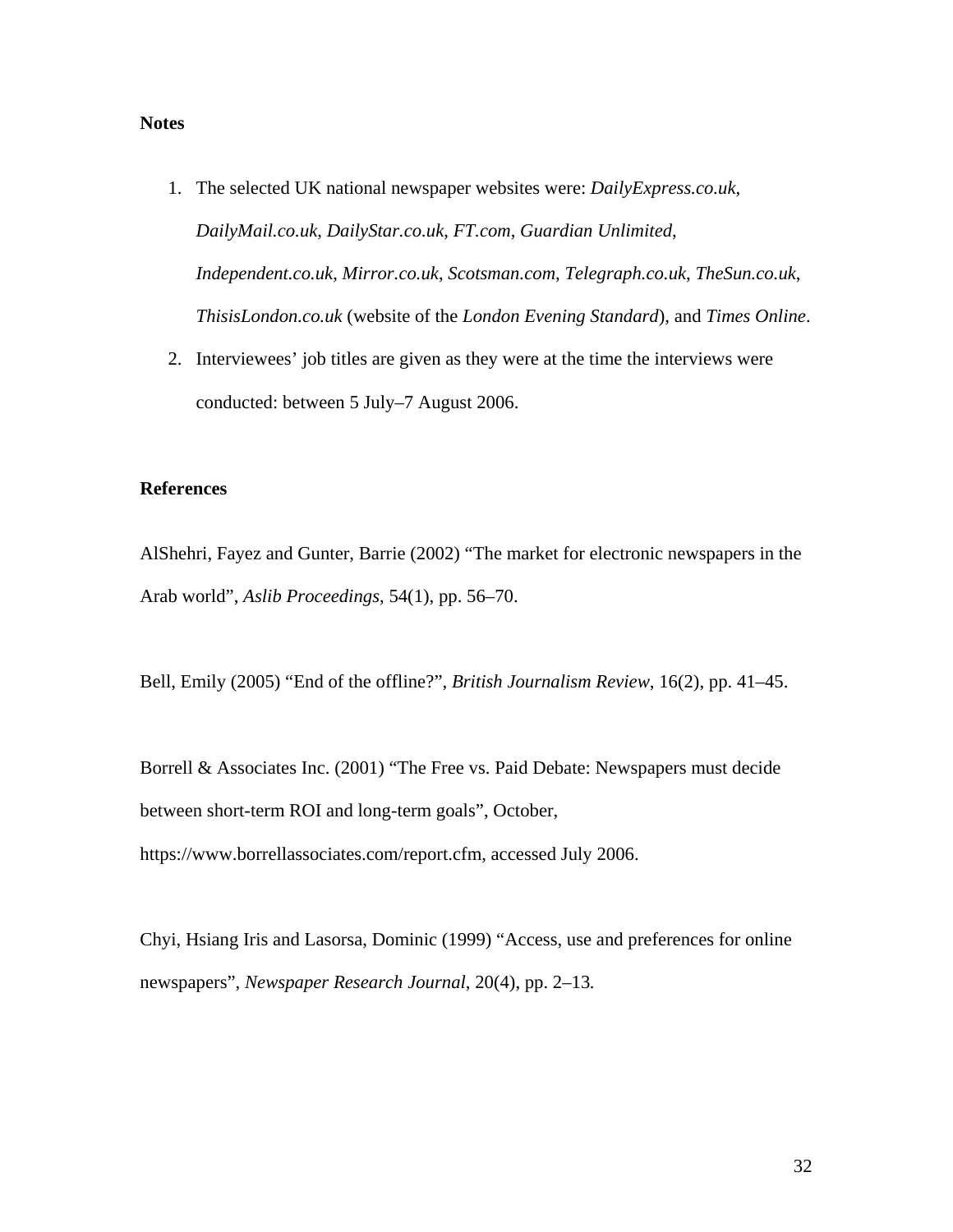Chyi, Hsiang Iris and Sylvie, George (2000) "Online Newspapers in the U.S. - Perceptions of Markets, Products, Revenue, and Competition", *The International Journal on Media Management*, 2(2),

http://www.mediajournal.org/modules/pub/view.php/mediajournal-53, accessed July 2006.

Chyi, Hsiang Iris (2005) "Willingness to Pay for Online News: An Empirical Study on the Viability of the Subscription Model", *Journal of Media Economics*, (18)2, pp. 131– 142.

Crosbie, Vin (2004a) "Content or malcontent?", *Clickz Network*, 14 January, http://www.clickz.com/showPage.html?page=3298841, accessed July 2006.

Crosbie, Vin (2004b) "What Newspapers and Their Web Sites Must Do to Survive", *Online Journalism Review*, 3 April, http://www.ojr.org/ojr/business/1078349998.php, accessed July 2006.

The Economist (2006a) "More media, less news", 24 August, http://www.economist.com/opinion/displaystory.cfm?story\_id=7827135, accessed August 2006.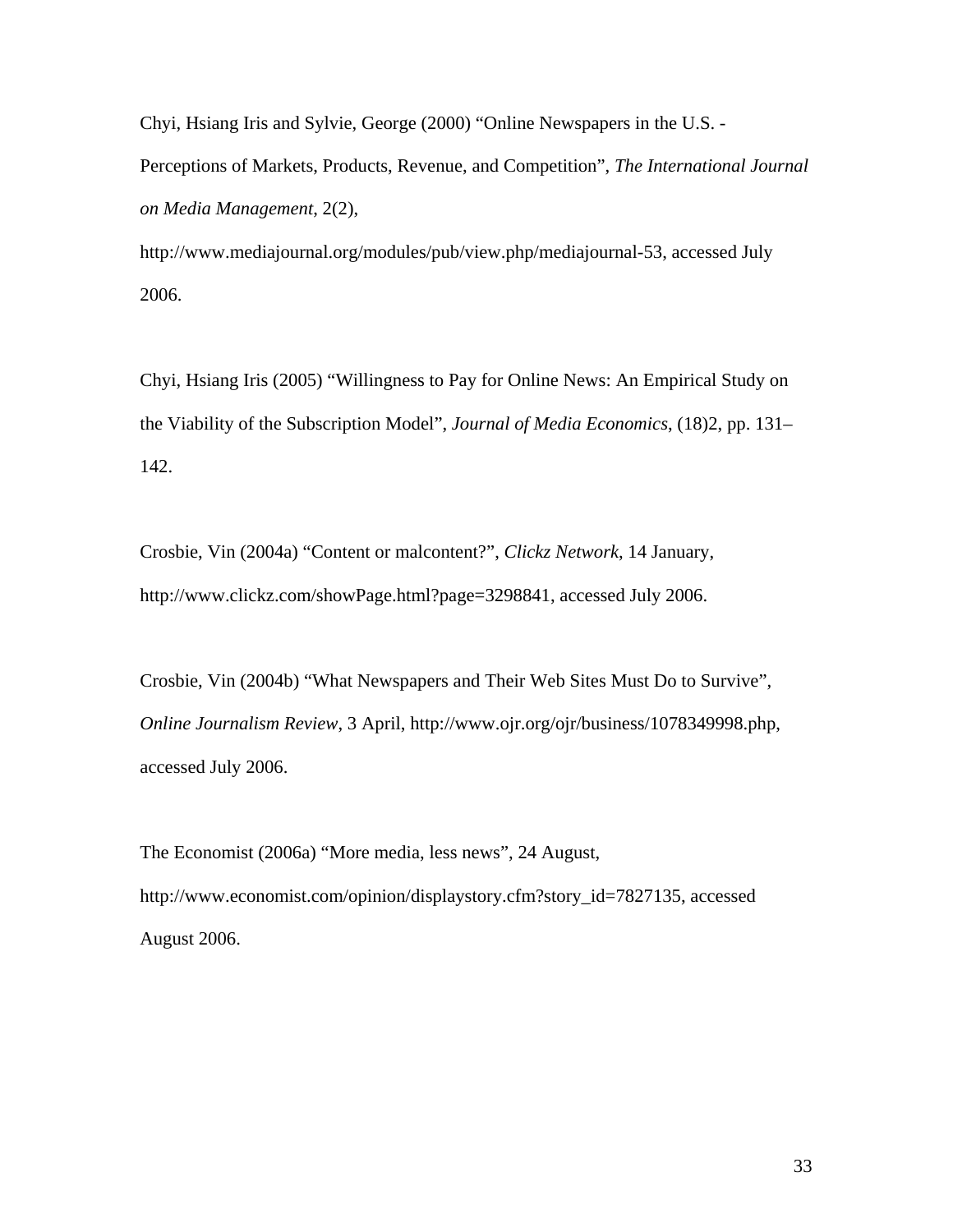The Economist (2006b) "Who killed the newspaper?", 24 August, http://www.economist.com/opinion/displaystory.cfm?story\_id=7830218, accessed August 2006.

Fletcher, Kim (2006) "The web trail", *The Guardian*, 12 June, http://technology.guardian.co.uk/news/story/0,,1795588,00.html?gusrc=rss, accessed July 2006.

Greenslade, Roy (2001) "Screen dreams", *The Guardian*, 16 July, http://www.guardian.co.uk/internetnews/story/0,7369,522239,00.html, accessed July 2006.

Greenslade, Roy (2006) "Paying the price of falling circulations", *Guardian Unlimited*, 11 August,

http://blogs.guardian.co.uk/greenslade/2006/08/paying\_the\_price\_of\_falling\_ci.html, accessed August 2006.

Ihlström, Carina and Palmer, Jonathan (2002) "Revenues for Online Newspapers: Owner and User Perceptions", *Electronic Markets - International Journal of Electronic Commerce and Business Media*, (12)4, pp. 228–236.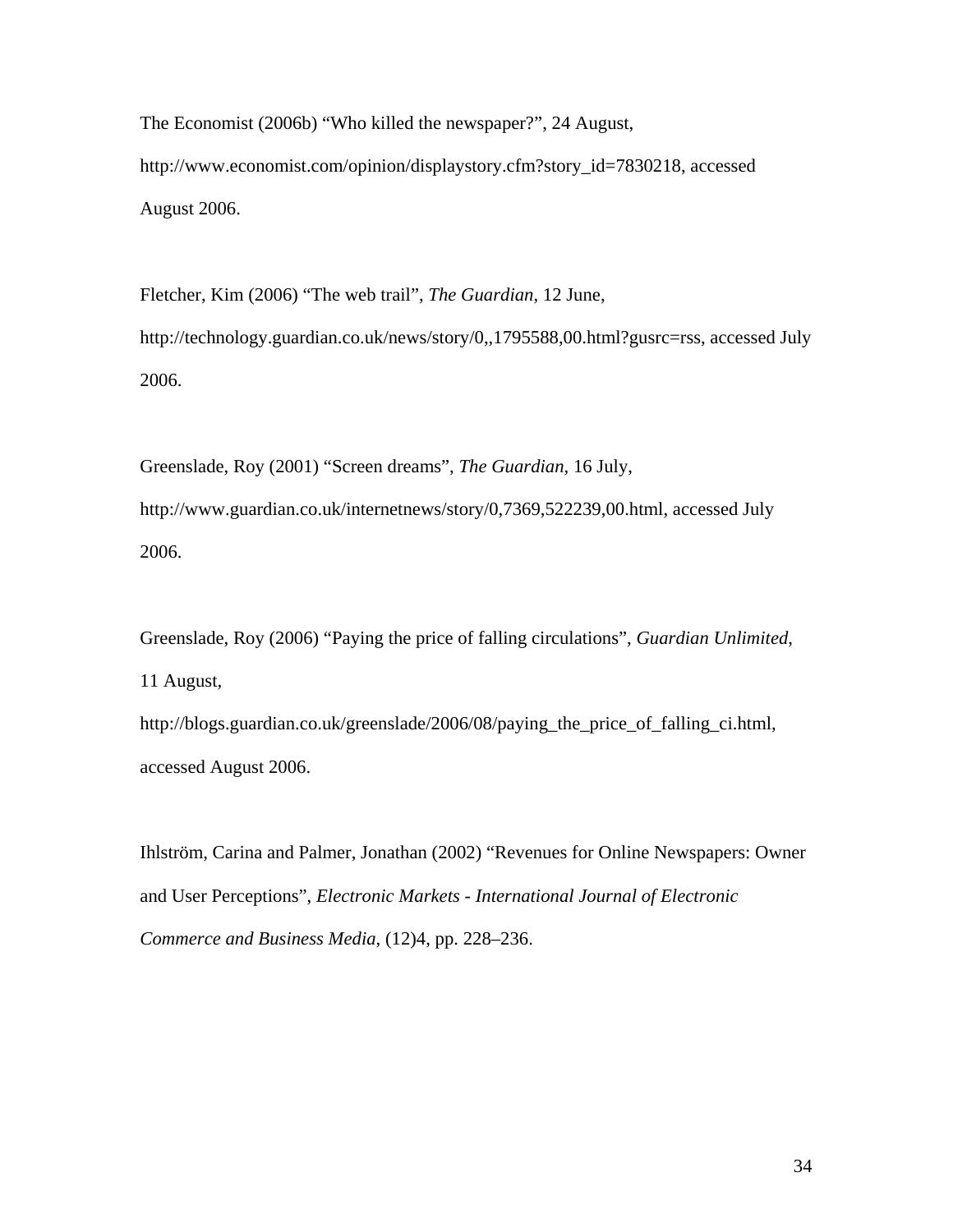Internet Advertising Bureau (2006) "Fact sheet: Online adspend – Full year 2005", http://www.iabuk.net/images/IAB%20PwC%20adspend%20study%20- %20fact%20sheet%20-%20H2%202005\_756.pdf, accessed August 2006.

Lombardi, Candace (2006) "Study: Web is the No. 1 media", *CNET News.com*, 5 June, http://news.com.com/Study+Web+is+the+No.+1+media/2100-1024\_3-6080280.html, accessed July 2006.

Madsen, Hunter (1996) "Reclaim the Deadzone", *Wired Magazine*, December, http://www.wired.com/wired/archive/4.12/esmadsen.html, accessed July 2006.

McCarthy, Kieren (2003) "This is the future of online newspapers", *The Register*, 9 July, http://www.theregister.co.uk/2003/07/09/this\_is\_the\_future, accessed July 2006.

Mensing, Donica and Rejfek, Jackie (2005) "Prospects for profit: The (un)evolving business model for online news", paper presented to the  $6<sup>th</sup>$  International Symposium on Online Journalism, Austin, Texas, April.

Newspaper Association of America (2005) "NewsVoyager: A gateway to your local newspaper", undated, http://www.newspaperlinks.com, accessed July 2005.

The Newspaper Society (2006) "Digital Innovation in the Regional Press", undated, http://www.newspapersoc.org.uk/Default.aspx?page=1227, accessed October 2006.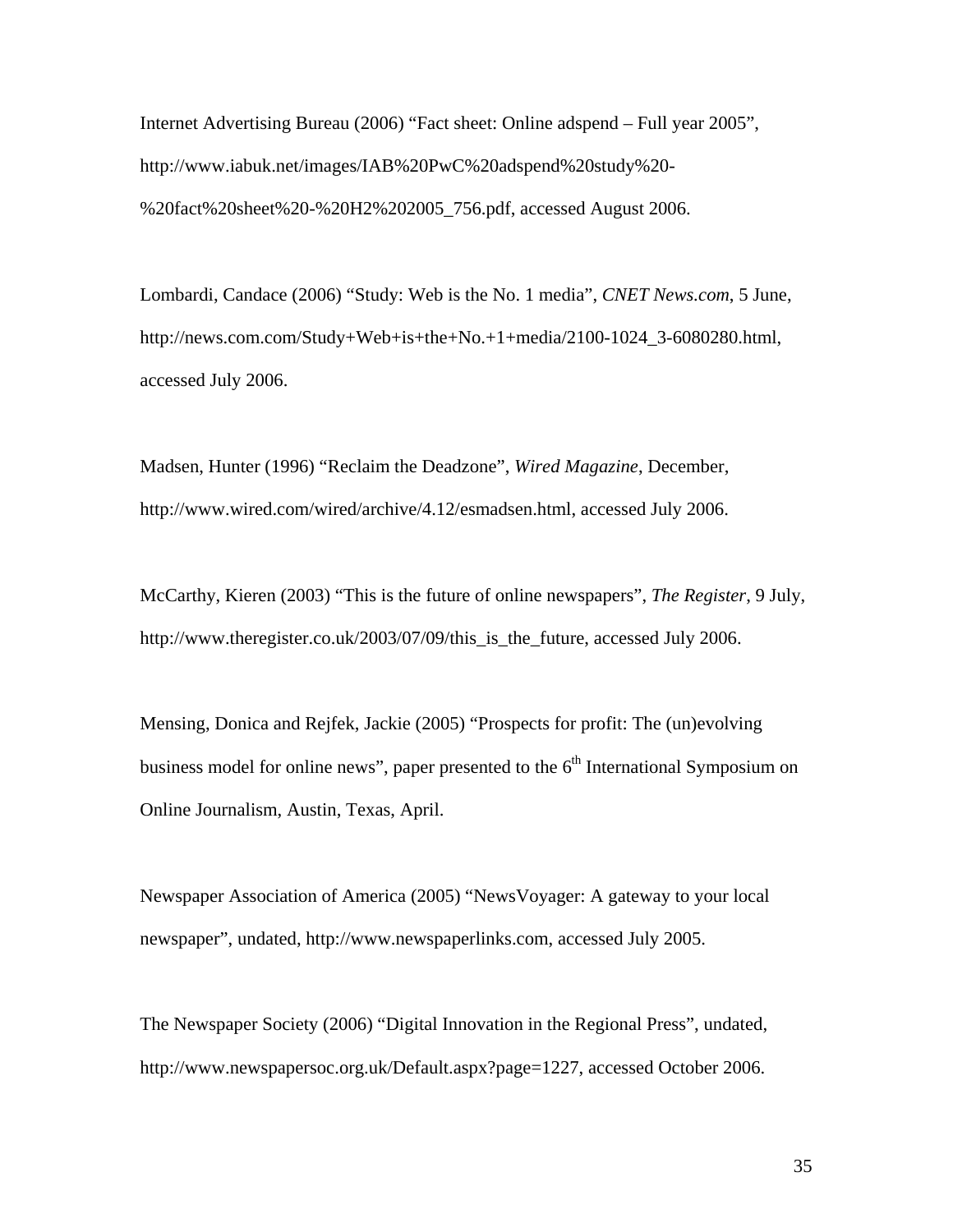Ó hAnluain, Daithi (2004) "Free content becoming thing of the past for UK's online newspaper sites", *Online Journalism Review*, 13 February,

http://209.200.80.136/ojr/business/1067472919.php, accessed July 2006.

Outing, Steve (2005) "Paid vs. Free: The Debate That Never Ends", *Poynter Online*, 14 March, http://www.poynter.org/column.asp?id=31&aid=79730, accessed July 2006.

Palmer, Jonathan and Eriksen, Lars Bo (1999) "Digital newspapers explore marketing on the Internet", *Communications of the ACM*, (42)9, pp. 32–40.

Penenberg, Adam (2005) "Whither The Wall Street Journal?", *Wired.com*, 24 February, http://www.wired.com/news/culture/0,1284,66697,00.html, accessed July 2006.

Peng, Foo Yeuh, Tham, Naphtali Irene, and Xiaoming, Hao (1999) "Trends in online newspapers: A look at the US web", *Newspaper Research Journal*, 20(2), pp. 52–64.

Pew Internet (2006) "For many home broadband users, the internet is a primary news source", 22 March, http://www.pewinternet.org/pdfs/PIP\_News.and.Broadband.pdf, accessed July 2006.

Schwarz, Evan (1996) "Advertising Webonomics 101", *Wired Magazine*, February, http://www.wired.com/wired/archive/4.02/webonomics.html, accessed July 2006.